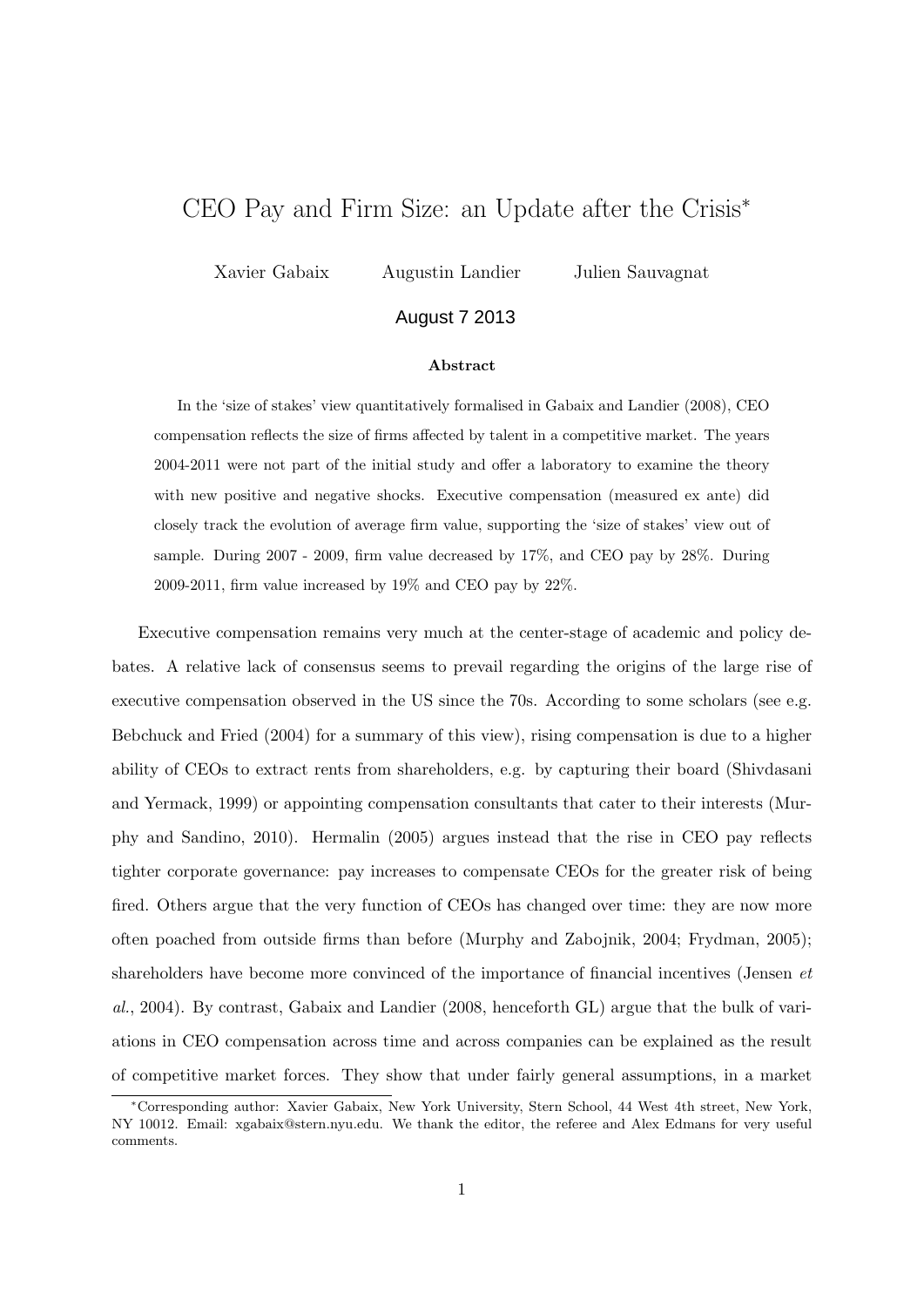where the impact of CEO talent is scaled linearly by firm size, and where matching CEOs with firms is frictionless (as in Sattinger, 1993; Tervio, 2008), one should expect the compensation of CEOs to follow the following formula:

$$
w(n) = DS(n_*)^{\beta/\alpha} S(n)^{1-\beta/\alpha}
$$
\n(1)

where  $w(n)$  is the dollar compensation of the CEO of the  $n<sup>th</sup>$  biggest firm by decreasing size,  $n_{*}$  denotes the index of the reference firm (e.g. the 250th largest firm);  $\alpha$  is given by the distribution of firm size at the top:  $S(n) = An^{-\alpha}$ ; and  $\beta$  depends on the distribution of talent at the top. GL calibrate  $\beta/\alpha \simeq 2/3$ . In particular, this formula predicts that if all firm sizes rise (resp. decline) over time by a factor  $x$ , compensation should rise (resp. decline) by that same factor. We call the theory of managerial pay proposed by GL the 'size of stakes' view, because it implies that as the size of large firms has increased over time, executive compensation has increased by a similar factor, as all firms have a higher willingness to pay for talent. GL, using data from 1970-2003, provide evidence consistent with the size of stakes view.

In this paper, we examine whether the size of stakes view of executive compensation, proposed by GL, passes the test of time.<sup>1</sup> The years 2004-2011, which include the great recession, were not part of the initial study and provide the opportunity to run an informative 'out-ofsample' assessment of the theory. During the financial crisis, the market capitalisation of large companies was strongly negatively impacted. Between 2007 and 2009, the average firm market total value of the largest 500 US firms decreased by 17.4%, which represents the largest two-year drop over the last forty years. This offers an exceptional laboratory to potentially reject the size of stakes view, which predicts that changes in average CEO compensation in the largest firms should follow the changes in the average size of these firms. In line with the theory, we do find that executive compensation at the top did closely track the evolution of average firm value during those years. The recent data thus tend to be supportive of the equilibrium model developed in GL; the estimates that we find for  $\beta/\alpha$  are very close to those of our original study and we confirm the constant linear scaling of talent impact with size. Note that what is particularly non-trivial is the one-to-one relationship between firm size and CEO pay.

Our focus on the years 2004-2011 is also motivated by a number of recent developments

 $1$ <sup>1</sup>Of course, any short time sample does not allow to accept or reject a theory. It simply updates a Bayesian estimate of its predictive power.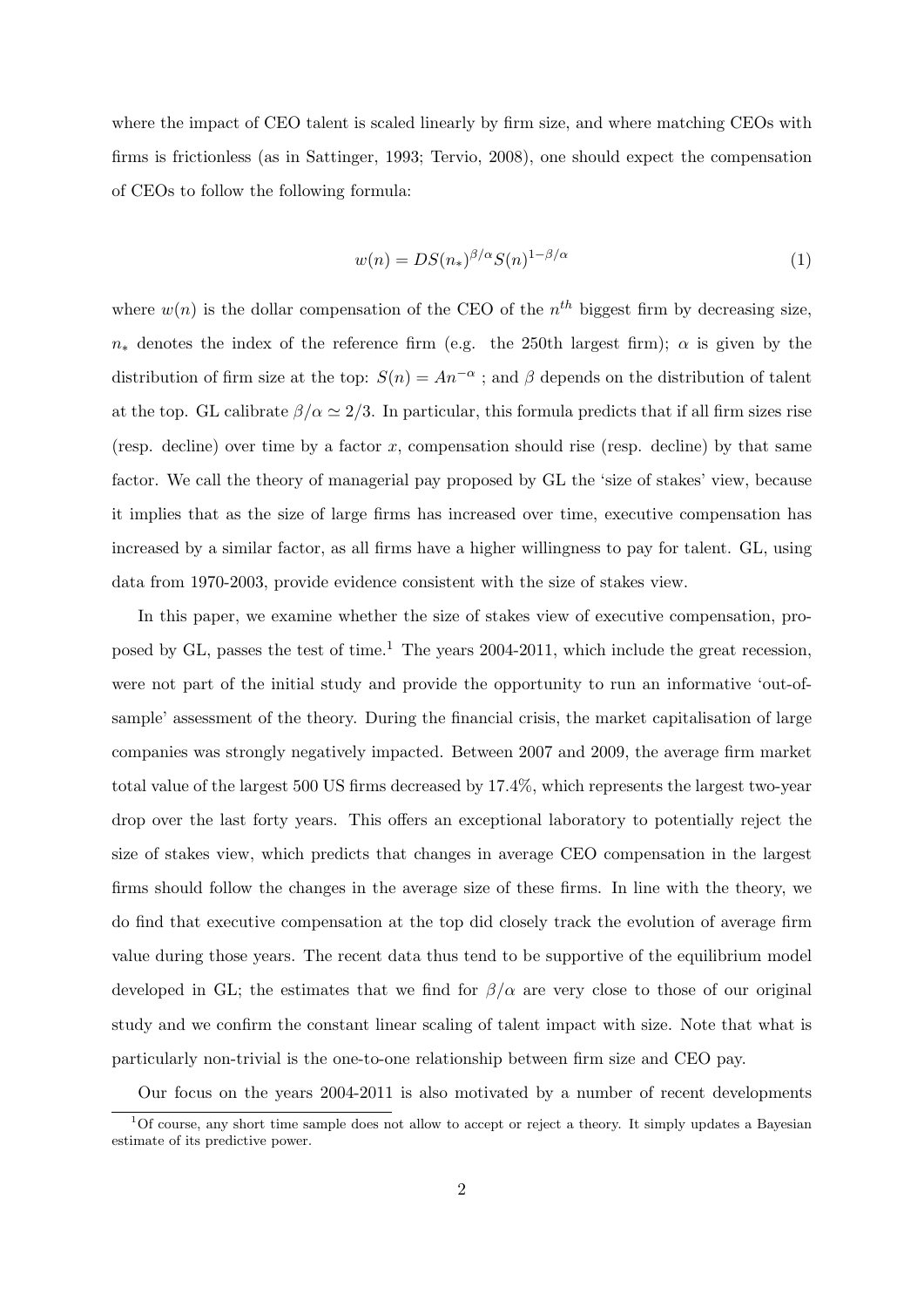that affected CEO pay practises, potentially 'distorting' the economic link between CEO pay and firm size identified in GL.<sup>2</sup> In 2004, the end of 'free' accounting for stock options has been followed by a shift toward restricted stock and then, toward the use of performance-based vesting conditions in equity grants (see Bettis *et al.*, 2012). In 2006, the SEC promulgated new executive pay disclosure rules. Those rules required the disclosure of compensation consultants, which has potentially affected the incentives of a key player in the pay-setting process (Murphy and Sandino, 2010; Cadman et al., 2010). They also required the disclosure of peers used for benchmarking compensation, another key driver of pay levels (Faulkender and Yang, 2013; Albuquerque et al., forth; and Bizjak et al., 2011). Moreover, after the Enron-type scandals and the burst of the dotcom bubble, there has been a 'change in sentiment' over the usefulness of option-based pay – also related to the option backdating scandal – and an increase in compensation-related shareholder activism through shareholder proposals and vote-no campaigns against compensation committee members (Ertimur et al., 2011). As a result of the above activism, the mandatory adoption of 'say on pay' in 2011 leads firms to change their pay practises both before and after the vote, in an attempt to obtain a favourable voting outcome (Ertimur et al., 2013; Larcker et al., 2012). Finally, incentive pay has been viewed as a potential reason for the excessive risk-taking underlying the financial crisis.

To evaluate the theory, we update the two compensation indices used in GL: between 1980 and 2011, the Jensen - Murphy - Wruck (JMW) compensation index increased by 569% while the Frydman - Saks (FS) compensation index increased by 341% (here, as everywhere in this article, increases are in real, inflation-adjusted quantities). By taking the average, we obtain a rise in CEO pay of 405%. In the same period, the average firm market value of the largest 500 US firms increased by 425% while the average equity value of the largest 500 US firms (in terms of equity value) increased by 467%. Thus the evidence supports the broadly proportional evolution of pay and firm size in the period 1980-2011.

Interestingly, over the recent period 2004 - 2011, firm size successively sharply dropped and then rebounded. This offers a fairly strong test for the size of stakes view. According to this view, proportional changes in compensation should be observed as markets drop and rebound. We find that movements in CEO compensation did indeed closely track movements in firm size: over 2007-2009, average total firm values decreased by 17.4%, equity values by 37.9%, and

<sup>2</sup>Special thanks to the referee for suggesting to us these arguments.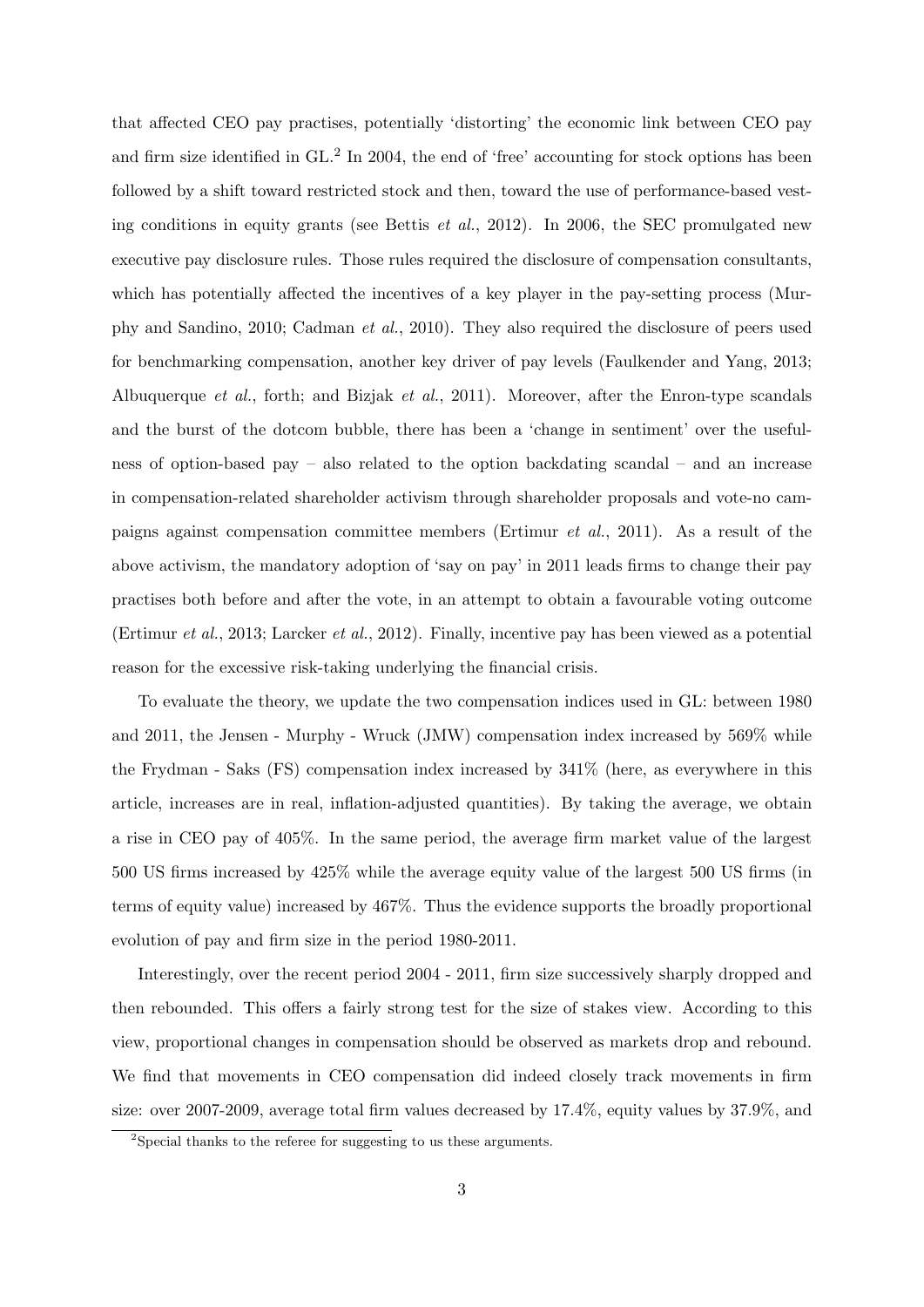compensation indices by 27.7%. During 2009-2011, we observe a rebound of firm values by 19%, equity values by 27%, and compensation indices by 22%.

We want to highlight that the size of stakes view does not hinge on the fact that stockmarkets are perfectly efficient. Even if market values were a poor proxy for fundamental values of firms, the market view developed in GL still applies; it states that the market for talents and the market for assets are deeply intertwined. If shareholders overvalue asset prices, it is a natural market outcome that talent be overvalued by the same factor (this is because in a frictionless framework, shareholders, who are the owners of assets, also have control over hiring decisions). If they overvalue assets, they will exhibit a higher than normal willingness to pay for talent.

It is difficult to assess whether the recent years, that are the focus of the present study, are compatible with the 'rent-extraction view' of compensation. Indeed without a specific form for the 'stealing technology' used by managers, it is not possible to predict how rents should vary over time. If one believes that the 'outrage constraint' faced by managers is tighter in downturns (see Bebchuk and Grinstein, 2005), then one should expect rents to fall as aggregate market performance is negative, but it is hard to know by what factor. By contrast, our prediction that pay in the largest firms should change over time in the same proportions as the size of large firms is easy to reject.

Our results are very much in line with Kaplan (2012), who documents that the ratio of average CEO pay to average firm market capitalisation has been constant over time since 1960. Kaplan (2012) uses market capitalisation whereas our benchmark approach uses total firm value (i.e. debt plus equity market value). We revisit whether total firm value is a better proxy for firm size in our theory than other measures of size such as market capitalisation or sales. Total firm value (debt+equity) yields estimates that are theoretically more appealing (as it is independent of leverage choice), but pure equity has a good explanatory power, especially for short-term movements (see Figure 1). Perhaps firms that are riskier and that have more upside potential choose to have less debt (to avoid bankruptcy costs). Then, equity is likely to be a better proxy than debt+equity for how much a CEO can impact the firm.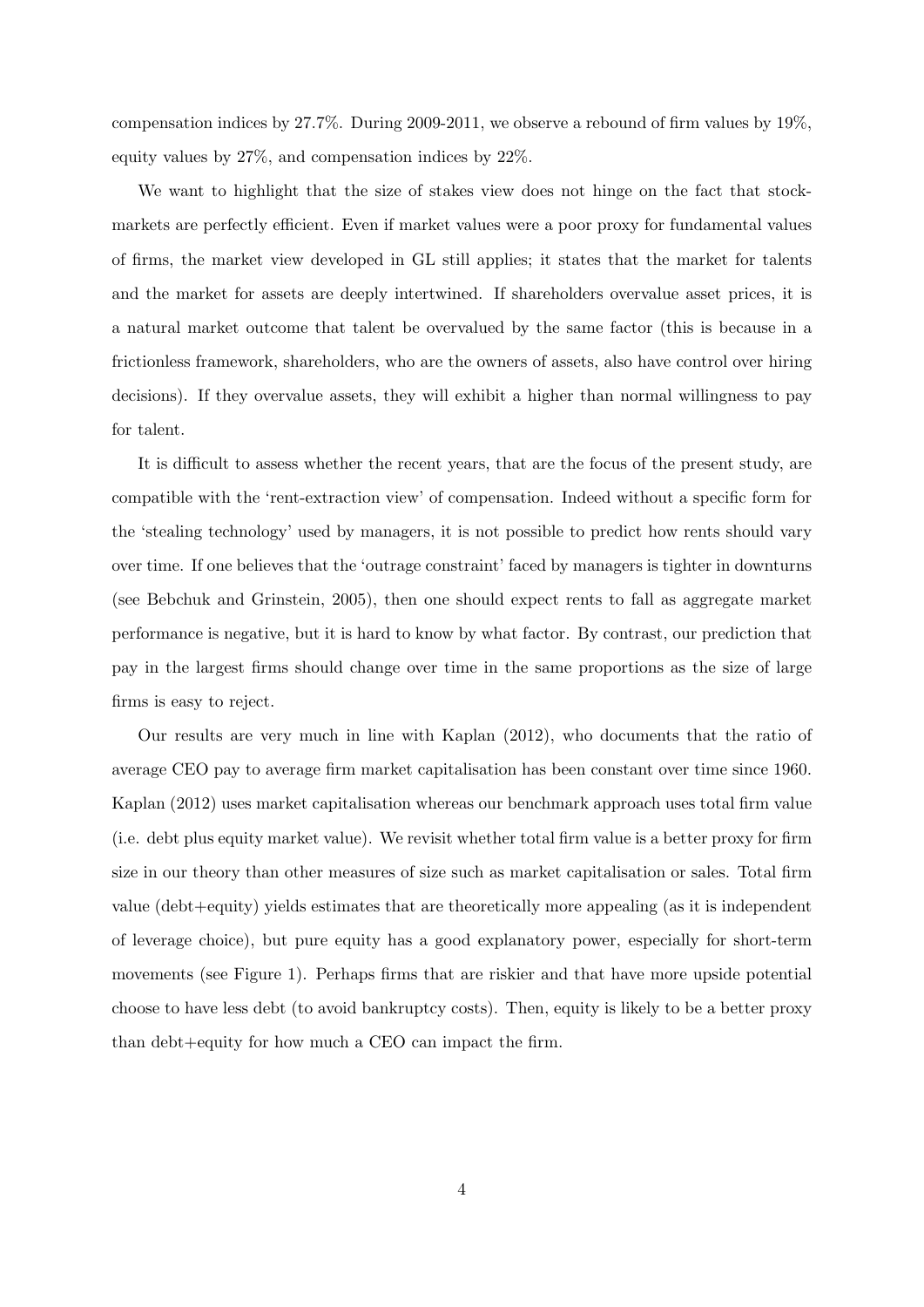## 1. Data Description

We incorporate the recent period in the regressions and graphs presented in GL. For this, we follow the methodology of GL. However, there are two noteworthy differences. First, we restrict our attention to US-based firms. The original study took all firms in Compustat. However, since Compustat has been including many more foreign firms, an additional filtering is in order. Second, the procedure followed to construct total firm value in GL unwittingly excluded some banks because the item Deferred Taxes is often missing in Compustat for these firms.<sup>3</sup> As shown below, we thus set deferred taxes to 0 when missing before computing total firm value. As a novelty with respect to GL, prompted by interesting results in Kaplan (2012), we introduce equity market value as an alternative measure of firm size. We first describe in details the data, and then present the results.

## 1.1. Datasets

We use two datasets. Execucomp provides us with data on CEO compensation. Regressions presented in this paper were performed with Execucomp data extracted from WRDS in September 2012. We use Compustat to retrieve information on the size of US-based firms. US-based companies are identified with Compustat variable FIC.

CEO Compensation. The Execucomp panel provides data on compensation of the five best paid executives of the largest US firms from 1992. We identify the CEO of each firm-year in Execucomp with the dummy variable CEOANN. However, using the CEOANN variable, some firm-year observations have no CEO in Execucomp. We are however able in some cases to infer the CEO's identity from the BECAMECEO variable indicating the date at which the individual became CEO. Specifically, when the CEOANN variable indicates no CEOs for a given firm-year, we consider an executive as the CEO of the firm in year  $t$  when (i) the BECAMECEO variable indicates that the executive was appointed as the CEO in year  $t$  or before and (ii) the dummy variable CEOANN indicates the executive as the CEO of the firm in year  $t + 1$  or after.

CEO compensation is then measured with Execucomp variable, TDC1, which includes salary, bonus, restricted stock granted and the Black-Scholes value of stock-options granted.

 $3$ This effect was noted by Nagel (2010). We obtain very similar results in what follows when Deferred Taxes are excluded from the computation of total firm value.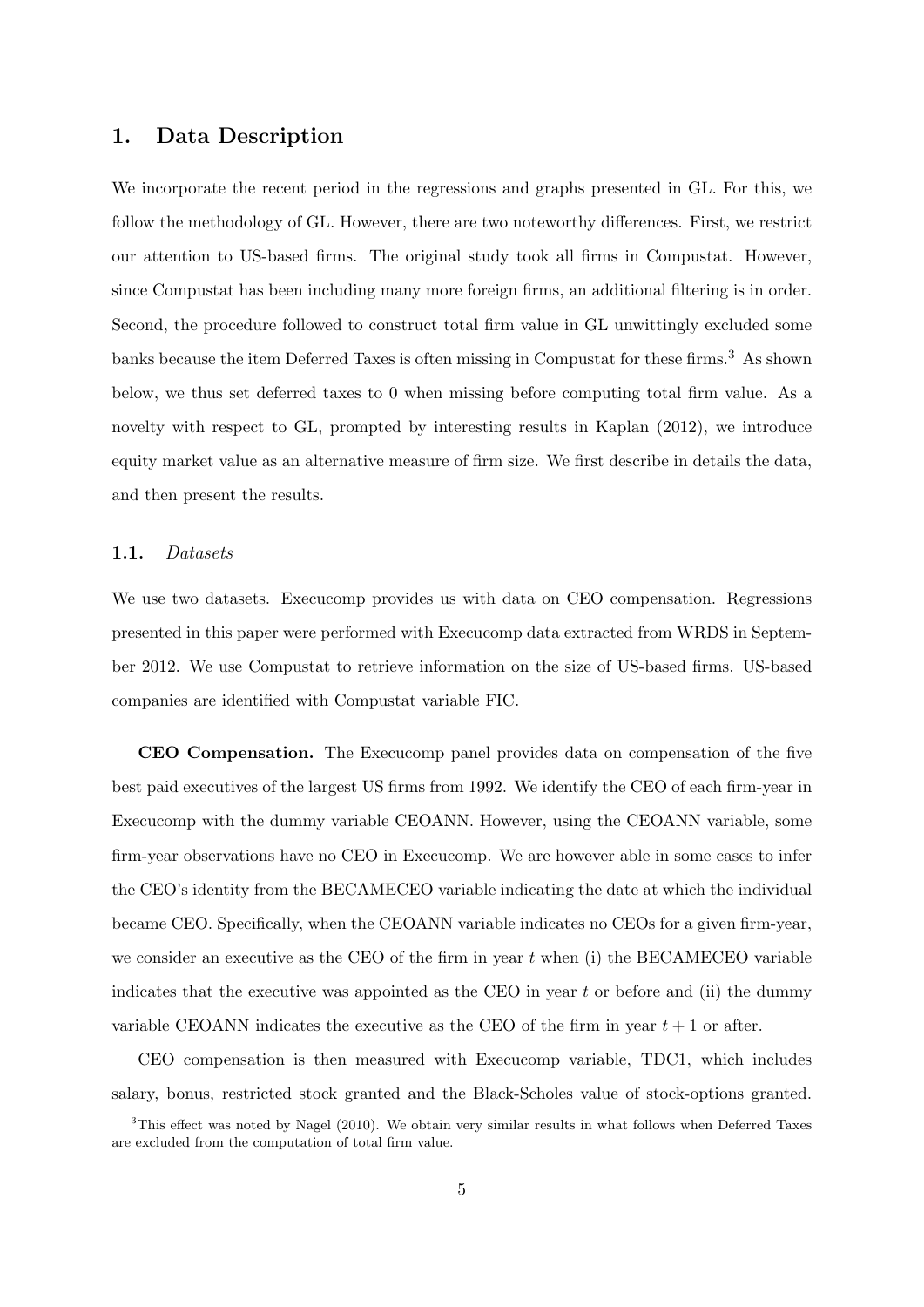Finally, CEO compensation is converted into 2000 constant dollars using the GDP deflator of the Bureau of Economic Analysis.

Firm size. We will use different proxies for firm size, namely total firm value, earnings before interest and taxes, sales and equity value. We construct these variables from Compustat. Total firm value is the sum of the market value of equity, defined as number of shares outstanding (item CSHO) multiplied by the end-of-fiscal-year stock price (item PRCC F), and the book value of debt, defined as total assets (item AT) minus the sum of book value of equity (item CEQ) and deferred taxes (item TXDB); we set deferred taxes to 0 when missing. Earnings before interest and taxes is (item OIBDP-item DP). Sales is measured with Compustat item SALE. Equity value is (item CSHO\*item PRCC F). All quantities are converted into 2000 constant dollars using the GDP deflator of the Bureau of Economic Analysis. Finally, we construct the 48 Fama-French industry dummies from the conversion table in the Appendix of Fama and French (1997) using the firm's 4 digit SIC industry code.

### 1.2. Compensation Indices

To evaluate changes in CEO pay over the long run, we rely on the same compensation indices used in GL, namely the JMW and FS compensation indices.

The FS compensation index is based on Frydman and Saks (2010). Total Compensation is the sum of salaries, bonuses, long-term incentive payments, and the Black-Scholes value of options granted. The data are based on the three highest-paid officers in the largest 50 firms in 1940, 1960, and 1990. The data appendix in Frydman and Saks (2010) provides detailed information on the sample selection.

The JMW Compensation Index is based on the data of Jensen et al. (2004). Their sample encompasses all CEOs included in the S&P 500, using data from Forbes and ExecuComp. CEO total pay includes cash pay, restricted stock, payouts from long-term pay programs, and the value of stock options granted from 1992 onward using ExecuComp's modified Black-Scholes approach. Compensation prior to 1978 excludes option grants and is computed between 1978 and 1991 using the amounts realised from exercising stock options.

Reproducing Figure 1 and Table III of GL for the period 1970 - 2011 requires extending both compensation indices over the recent period, i.e. 2004 - 2011. We proceed in the following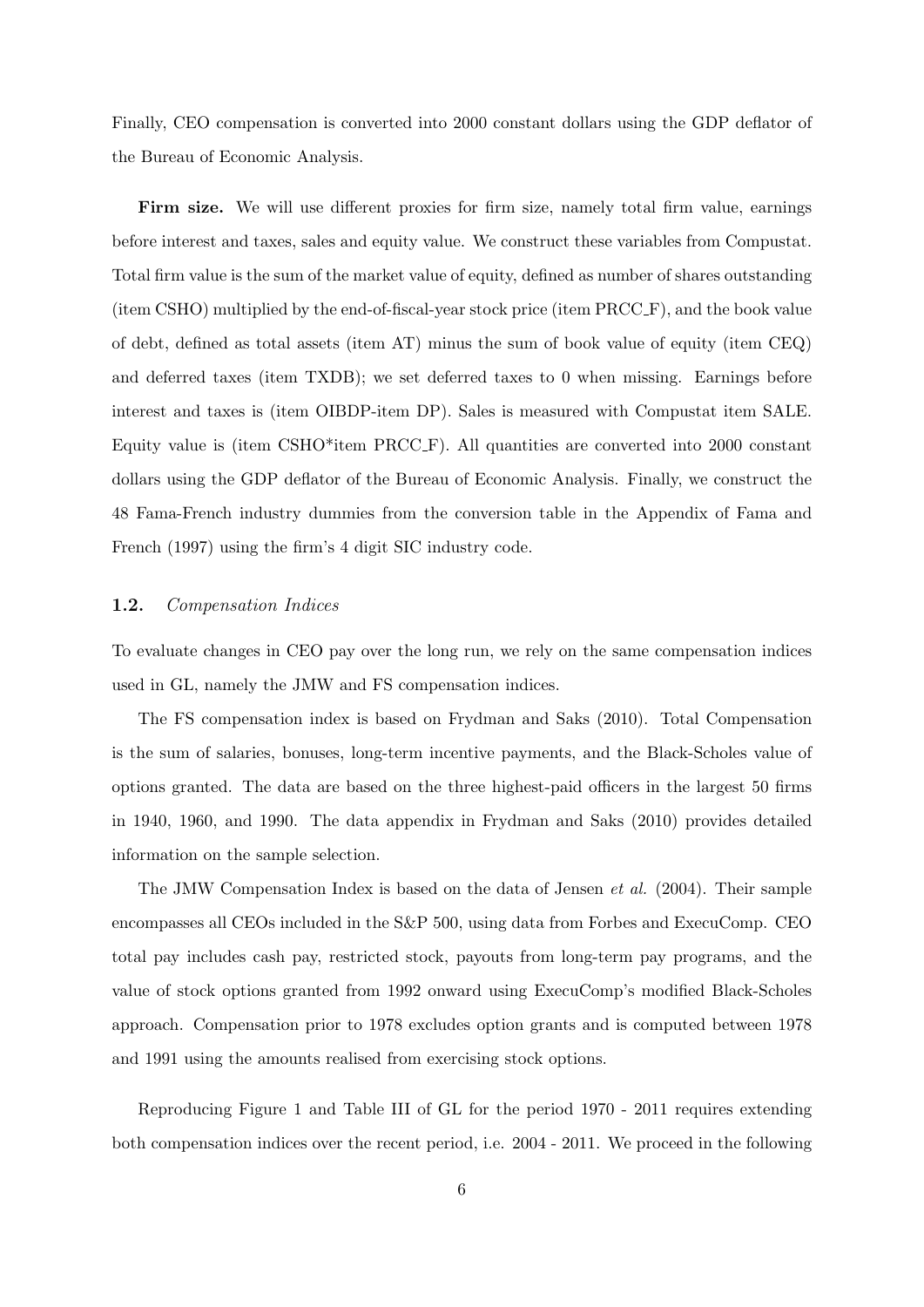way: for every year between 2005 and 2011, the FS compensation index (respectively, the JMW compensation index) in year t equals the FS compensation index (respectively, the JMW compensation index) in year  $t - 1$  times the annual percentage increase in the mean CEO compensation of the largest 500 US-based firms.

Specifically, we first rank for every fiscal year between 2005 and 2011 US-based companies in terms of total firm value, computed at the end of the previous fiscal year. For every year between 2005 and 2011, we then merge Compustat and Execucomp with the GVKEY identifier and keep the largest 500 US companies for which we can retrieve CEO compensation in Execucomp. We use the procedure mentioned above to identify CEOs in Execucomp. Before computing the annual percentage increase in the mean CEO compensation, we deflate it using the Bureau of Economic Analysis GDP Deflator.

Figure 1 compares the evolution of CEO pay and firm size over the period 1970-2011. We again restrict our attention to firms with non-missing information on CEO pay in Execucomp when computing the average market total value of the largest 500 US-based firms between 1992 and 2011. Before 1992 (the earliest date for the Execucomp database), we simply compute the average market total value of the largest 500 US-based firms present in Compustat. Finally, using a symmetric procedure, we compute the average equity value of the largest 500 US-based firms in terms of equity value. After 1992, as above, we again exclude firms for which Execucomp does not provide information on CEO compensation.

Figure 2 plots the firm size distribution confirming a fat-tailed distribution of firms, consistent with a Zipf's law for firm size (Simon, 1955; Gabaix, 1999; Axtell, 2001; Luttmer, 2007), here firm size being firm total market value rather than the usual 'size' expressed by number of employees.

## 2. Results

## 2.1. CEO Pay and Proxies For Firm Size

As in GL, we first consider three proxies for firm size - namely total firm value, earnings before interest and taxes (EBIT) and sales. We then regress the logarithms of CEO compensation of the largest 1000 US-based companies in terms of firm value on the logarithms of the different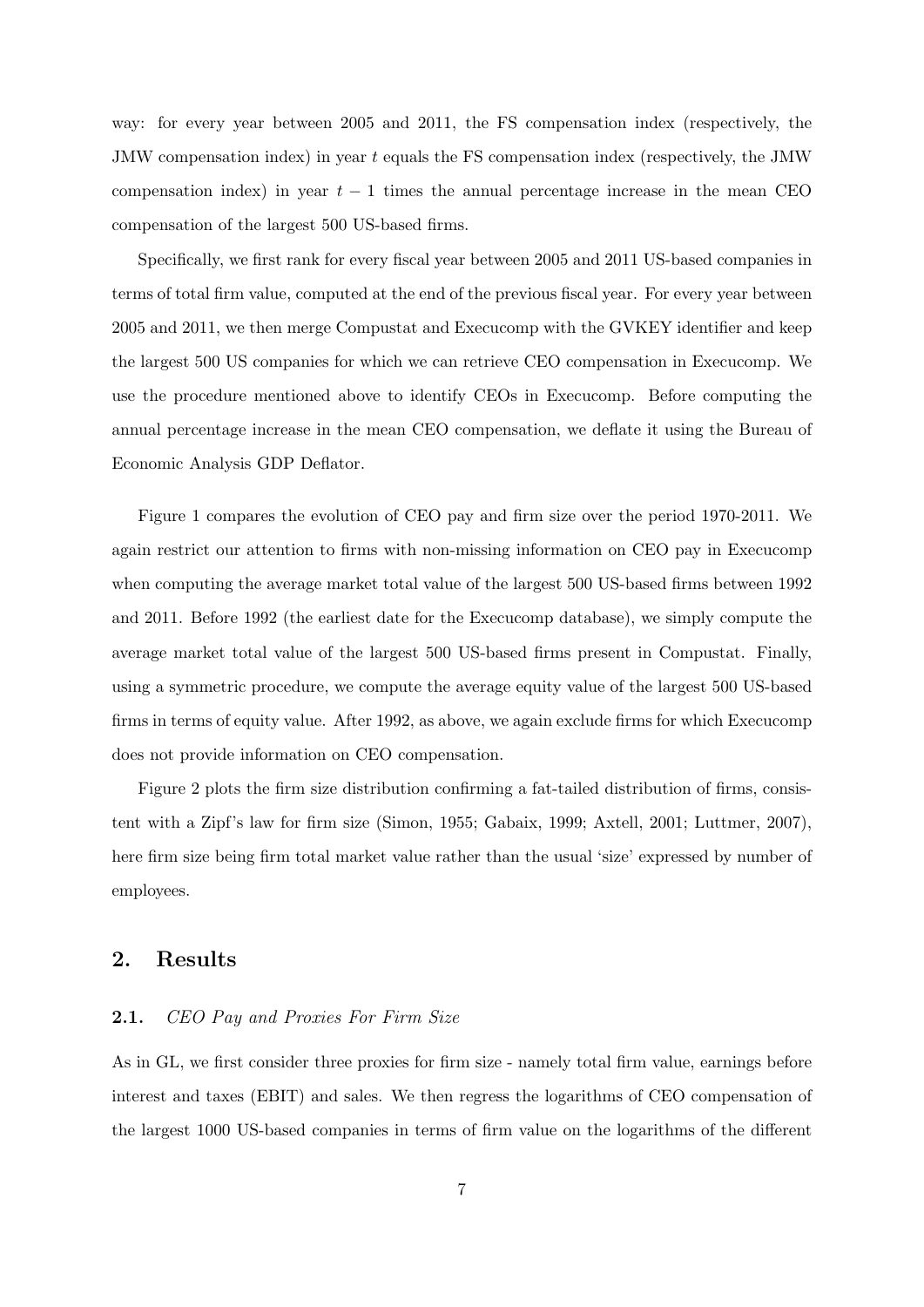size proxies, controlling for year and industry.<sup>4</sup>

## [Table 1 here]

In the GL model, the most relevant measure for size depends on the nature of the CEO's job. If the impact of the talent of the CEO hired for year  $t$  is to induce a temporary shock on productivity (e.g. via leadership) or sales (e.g. via better marketing), then size can be measured by sales or earnings during that year. However, if one believes that the impact of the CEO hired at time  $t$  is long-lasting and affects all future profits, then, the relevant measure of size is the net present value of future profits, i.e. firm total market value (i.e. the value of its debt and its equity). This view is coherent if one believes that an important role of the CEO is to take strategic decisions that affect the future growth path of the firm, to implement technological (or organisational) innovations that push the firm's product line (or productivity) to a new level (and thus affect all future generations of products (resp. profits)). Such view of the CEO's job could be for instance formalised in a vertical quality ladder model of innovation à la Aghion-Howitt, in which a new innovation permanently impacts productivity. In addition, the full firm value is a measure of size that is neutral to the choice of capital structure: the impact of a CEO should not depend directly on whether the firm is financed with debt or equity. We include results with equity value as a proxy of size because it is a popular measure of firm size – it is used notably by Kaplan (2012). A possible rationale for using equity value, rather than full firm value (equity  $+$  debt) may be as follows. It involves a theory of the capital structure; debt largely reflects the 'safe' assets of the firm, whose value the CEO does not directly affect – because those safe assets back debt, while equity reflects the 'risky assets', which the CEO does affect.

Table 1 presents the results. The three size proxies have positive and significant coefficients when used together to predict compensation (column  $(1)$ ). Moreover, as shown in columns  $(2)$ to (4), total market value, EBIT and sales have similar predictive power when used alone to predict compensation, as can be seen by comparing  $R^2$ , with a slight edge for firm value. In column (5), we introduce equity value as an alternative measure of firm size. Again, equity

<sup>&</sup>lt;sup>4</sup>Note that the selection criterion is not the same as in GL, where CEO compensation of the 1000 highest paid CEOs is regressed on the size proxies each year. Running the regression for the largest 1000 US firms is motivated by the fact that in GL theory, firm size is a more exogenous object than CEO pay.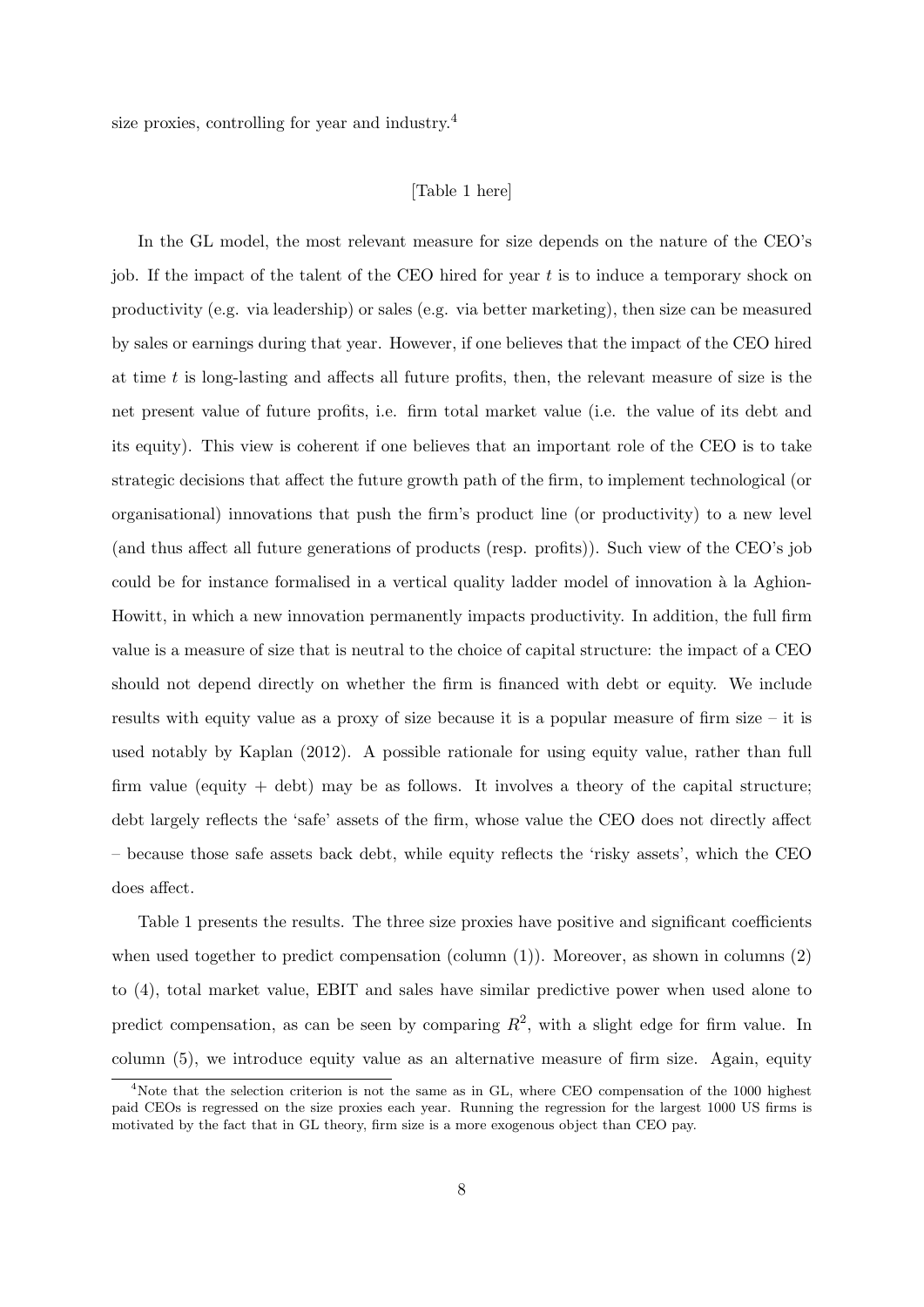value turns out to be a valid proxy for firm size.

### 2.2. Panel Evidence, 1992 - 2011

As in GL, we estimate:

$$
ln(w_{i,t}) = d + e \times ln(S_{n_*,t-1}) + f \times ln(S_{i,t-1})
$$
\n(2)

where  $w_{i,t}$  is CEO compensation in firm i and year t,  $S_{n_*}=250,t-1$  is market total value of the firm number  $n_* = 250$  in the sample at the end of fiscal year  $t-1$  and  $S_{i,t-1}$  is firm i total market value. We cluster standard errors at either the firm level or at the year level. The sample consists of either the top 500 or top 1000 US-based companies in terms of firm value for which we can retrieve CEO compensation in Execucomp (using the procedure mentioned above). The sample period is from 1992 to 2011.

## [Table 2 here]

Columns  $(1)$  to  $(3)$  (respectively columns  $(4)$  to  $(6)$ ) in Table 2 present the results for the largest 1000 (respectively 500) US firms. Columns (2) and (4) include industry fixed effects while columns (3) and (6) include firm fixed effects. The results obtained over the sample period 1992 - 2011 remain consistent with the size of stakes theory. For all specifications, the coefficients (and standard errors) are similar to those in GL. Moreover, p values for the null hypothesis that  $e + f = 1$  are above 0.1 in specifications (1), (2) and (5), which is consistent with the constant returns to scale hypothesis in firm size.

## [Table 3 here]

Then, we reestimate equation 2 using equity value as an alternative proxy for size. Specifically,  $w_{i,t}$  is CEO compensation in firm i and year t,  $S_{n_*}=250,t-1$  is market equity value of the firm number  $n_* = 250$  (in terms of market equity value) in the sample at the end of fiscal year  $t-1$  and  $S_{i,t-1}$  is firm i market equity value. Taken together, regression results presented in Table 3 are also consistent with the constant returns to scale hypothesis in firm size.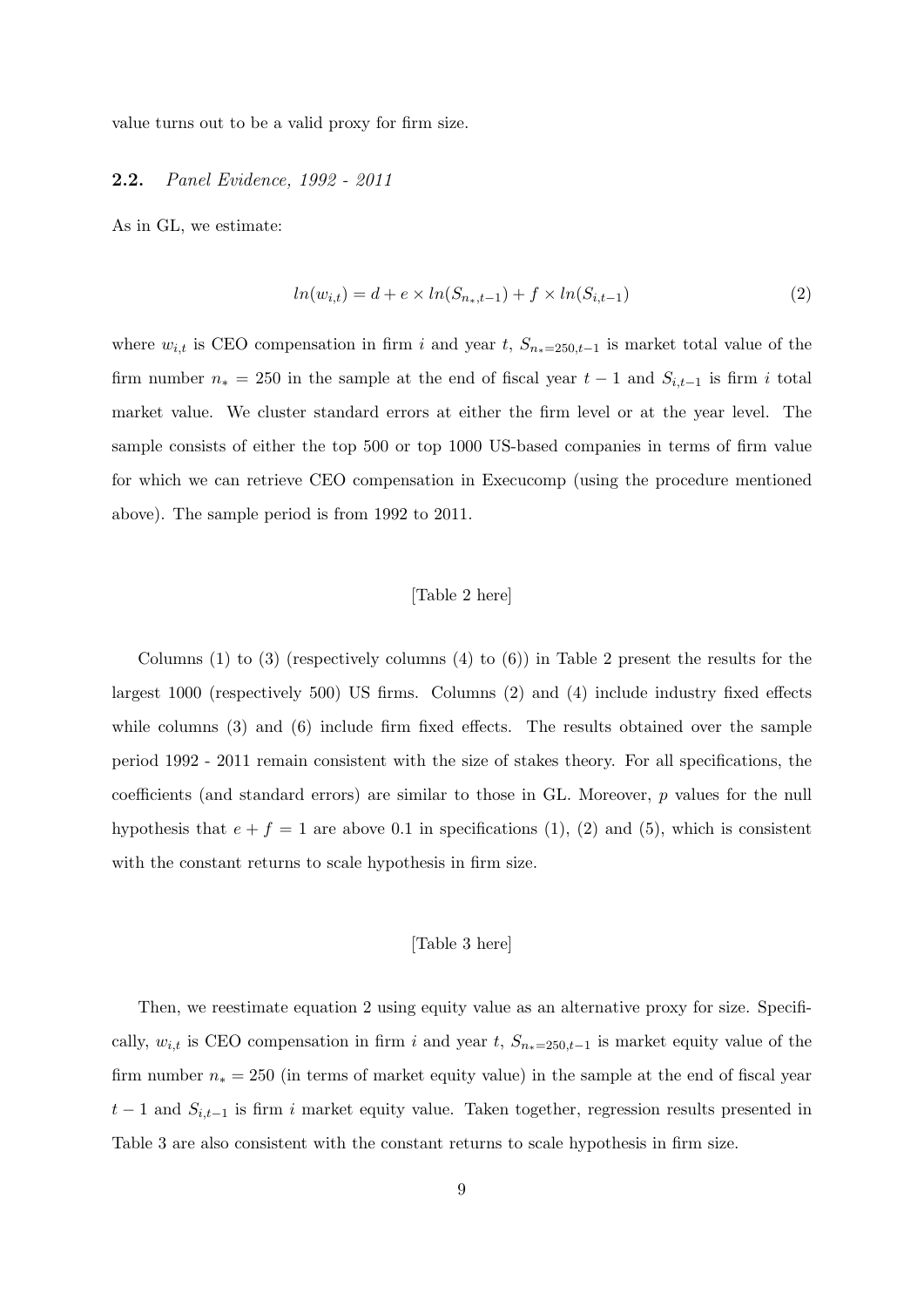Figure 1 shows the evolution of CEO pay and firm size for the largest US-based firms between 1971 and 2011.

## [Figure 1 here]

Between 1980 and 2011, the JMW compensation index has increased by 569% while the FS compensation index has increased by 341%. By taking the average, we obtain a rise in CEO pay of 405%. In the same period, the average firm market value of the largest 500 US firms has increased by 425% while the average equity value of the largest 500 US firms (in terms of equity value) has increased by 467%. Thus the evidence supports the broadly proportional evolution of pay and firm size in the period 1980-2011. Note that since the levels of compensation reflect dollar values on an ex-ante basis (e.g. values of stock-options are evaluated at time granted, as opposed to time exercised), there is no hard wired link between compensation and stock-market values.

## [Table 4 here]

As shown in Table 4, over the recent period 2004 - 2011, movements in CEO compensation closely follow movements in firm size. In particular, CEO pay and firm size have both decreased during the crisis (2007 - 2009): average total firm values decreased by 17.4%, equity values by 37.9%, and compensation indices by 27.7%. During 2009-2011, we observe a rebound of firm values by 19%, equity values by 27%, and compensation indices by 22%. We see these fairly proportional changes over successive episodes of market drops and market rebound as a strong validity test for the size of stakes view.

It is important to notice that the size of stakes view does not hinge on the fact that stockmarkets be perfectly efficient. Even if market values were a poor proxy for fundamental values of firms, the market view developed in GL still applies; it states that the market for talents and the market for assets are deeply intertwined. If shareholders overvalue asset prices, it is a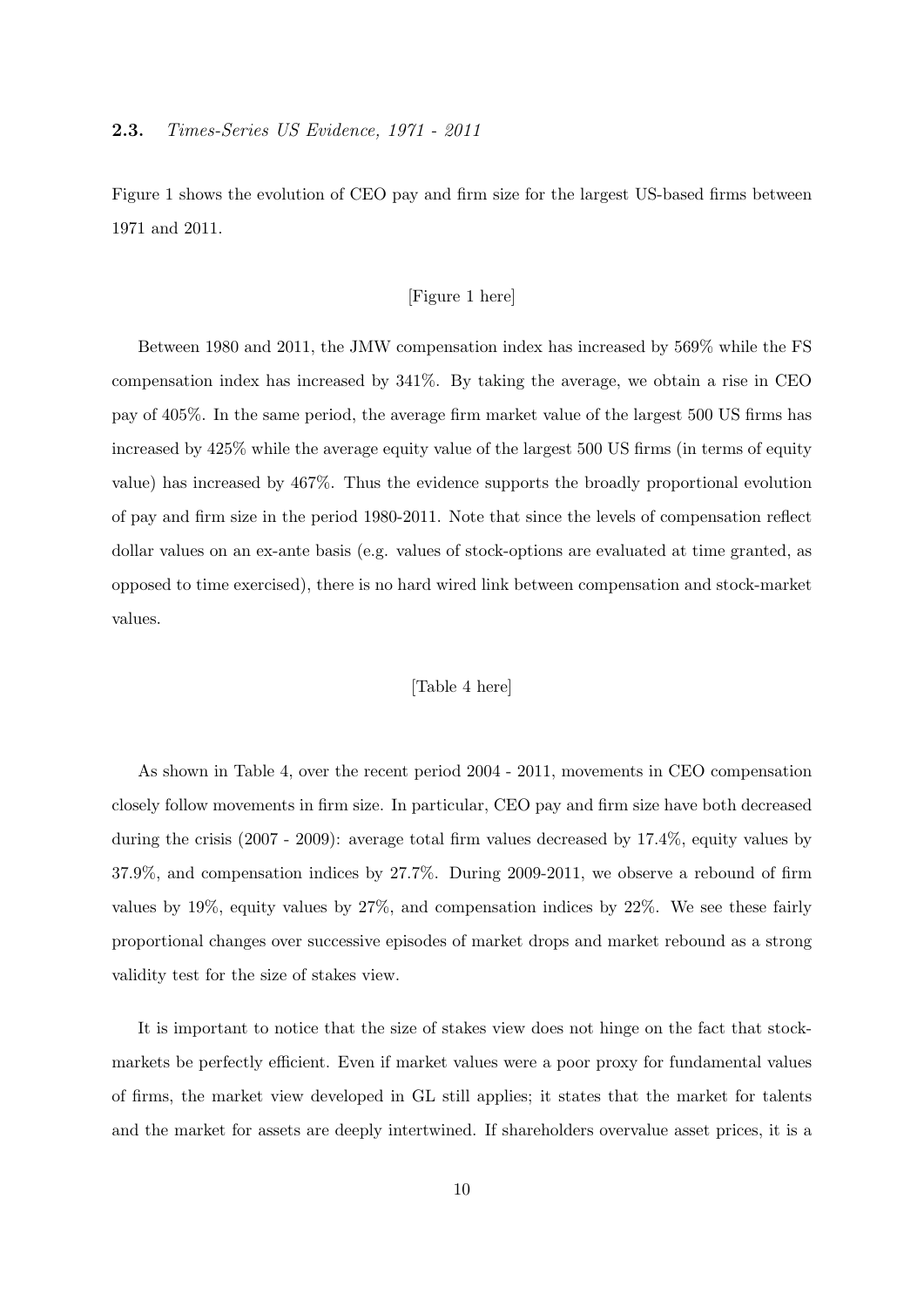natural market outcome that talent be overvalued by the same factor (this is because in our frictionless framework shareholders have control over hiring decisions).

As in GL, we estimate:

$$
\Delta_t(\ln w_t) = \hat{\gamma} \times \Delta_t \ln S_{*,t-1} \tag{3}
$$

where w is either the JMW index or the FS index and  $S_*$  is the mean firm total value of the top 500 largest US-based firms. Again, we restrict our attention to US-based firms for which we can retrieve CEO compensation in Execucomp. The sample period is 1971-2011.

### [Table 5 here]

GL find estimates  $\hat{\gamma} = 1.14$  using the JMW compensation index and  $\hat{\gamma} = 0.87$  using FS compensation index over the period 1971 - 2003. As shown in Table 5, we find extremely close estimates between 1971 and 2011:  $\hat{\gamma} = 1.01$  using the JMW compensation index and  $\hat{\gamma} = 0.82$ using FS compensation index.

#### [Table 6 here]

Table 6 presents the result of the estimation of equation 3 when  $S_*$  is the mean firm equity value of the top 500 largest US-based firms in terms of equity value. The fit is rather less good. This may be because the method puts all the weight on the contemporaneous changes in firm size and pay. Of course, while the economics predicts that pay will track size one-for-one, there could be some delay in that relation. Kaplan (2012) has proposed a graphical devise that captures the medium-frequency relation between pay and size (represented by firms size) better than regression (3). Interestingly, he finds good support for a stable ratio between average pay and average firm size since 1960.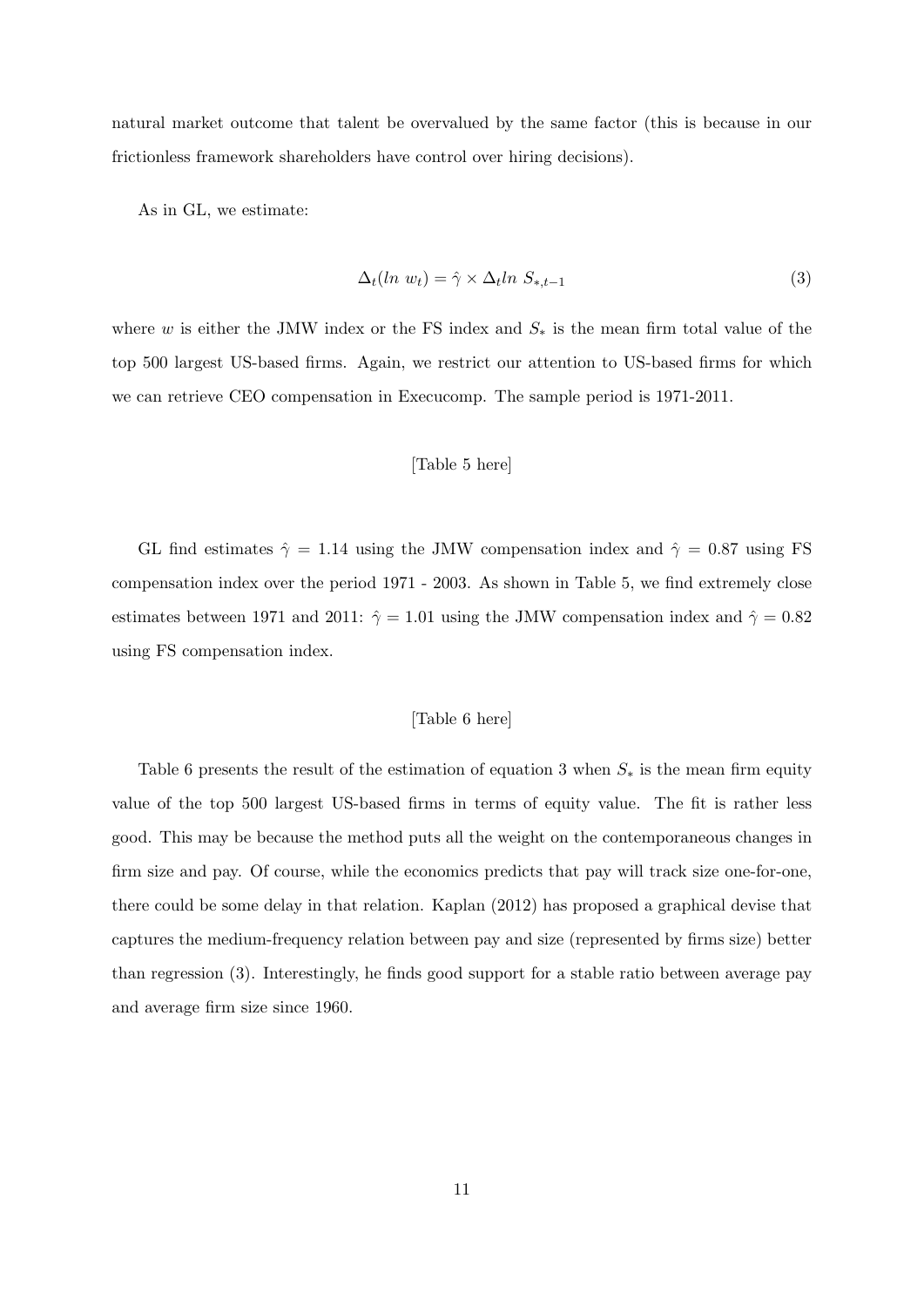#### **2.4.** Application of the Model to non-CEO Executives

We see the GL model as particularly adapted to studying CEO pay because the top job in a firm clearly has firm-wide implications: this makes the hypothesis that the impact of CEO talent increases in firm size particularly natural. The question of how the impact of other high-paid executives depends on firm size is highly interesting but opens several debates on the production function of these executives: the relevant size variable for the impact of non-CEO talent might be that of a division that the executive is managing; in the cross-section, it might be that some positions that are held by a single individual in small firms are transformed into two distinct positions in larger firms; last, in the time-series, organisational trends might have changed the composition of the executive suite, such as the elimination of intermediate hierarchical layers (e.g. the elimination of the COO function in many firms: see Rajan and Wulf, 2006). But, beyond these caveats, we find that estimating the GL model on non-CEO executives is an interesting and natural empirical question. Thus, we provide a version of our benchmark regression on non-CEO executives (see Tables 7 and 8 below). To do this, we simply compute for each firm the average non-CEO compensation as reported in execucomp; we use the same definitions of compensation and market value as those used in the CEO comp regressions. We find results that are highly similar to those on CEOs: in particular, we do not reject the fact that the sum of coefficients on firm total value and reference firm value is one. In the time series, it turns out that non-CEO pay has followed an evolution strikingly similar to that of CEO pay: between 1992 (which is the first year in Execucomp) and 2011, it has increased by a factor of 2.5, while CEO pay has increased by a factor of 3 (see Figure 3). These results suggest that the GL model can be used to describe the market of non-CEO executives.

## 2.5. Robustness Checks

In the online appendix, we present robustness checks of the regression results in Tables 2 and 3.<sup>5</sup>

 $5$ We thank the referee for suggesting to us these robustness checks.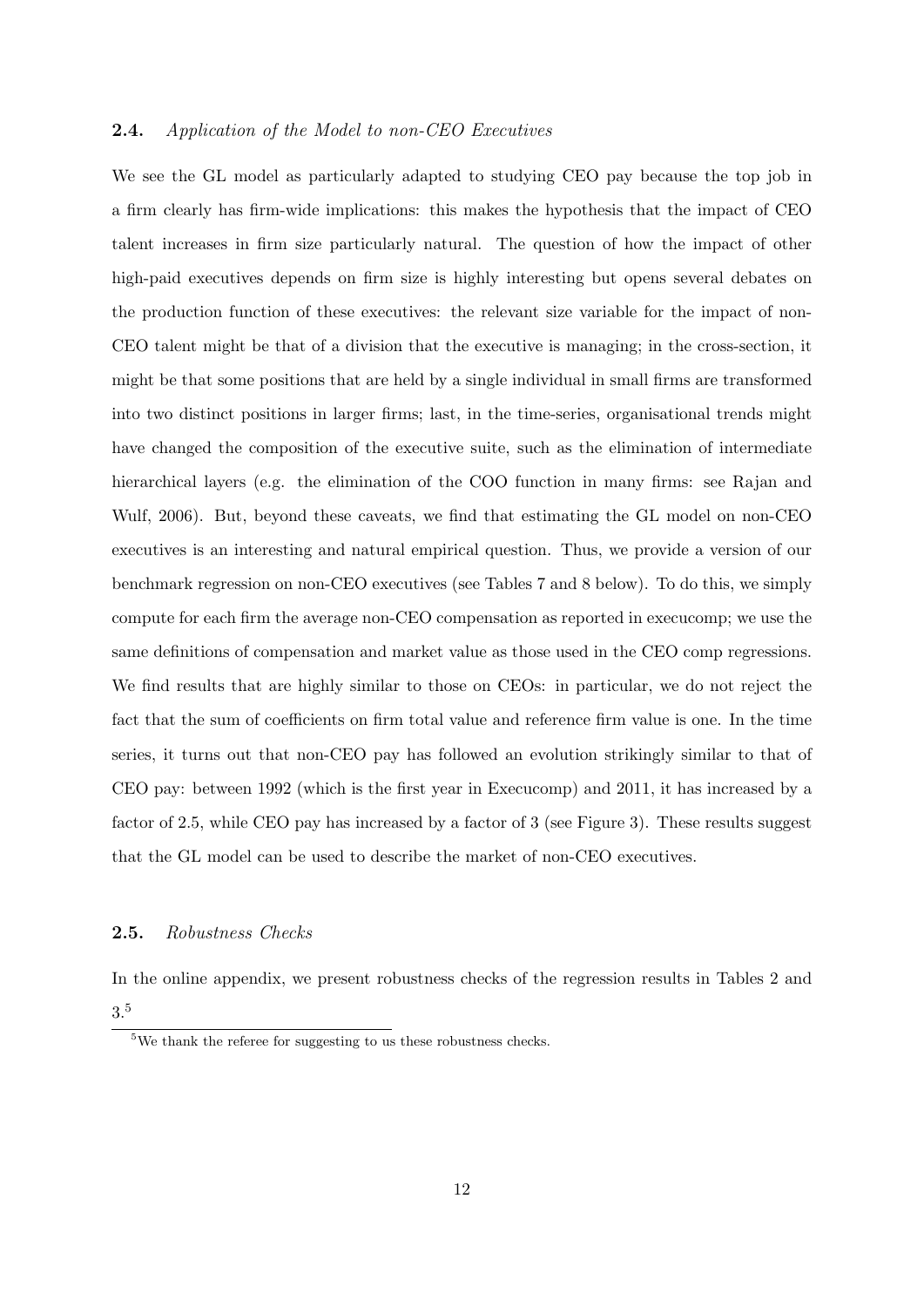#### 2.5.1. Sticky equity awards

Some firms follow a 'fixed number' policy for the design of the CEO long term incentive plan (see e.g. Hall,  $1999$ ) – i.e, the same number of, say, options is granted to the CEO over a certain number of years. For these firms, an increase in the stock price mechanically increases the value of equity grants. Accordingly, part of the association between CEO pay and firm size presented in Table 2 might be 'mechanical'. We address this concern by excluding the observations for which we suspect the presence of a 'fixed number' policy. For this, we look at the number of options (execucomp variable OPTION AWARDS NUM), the number of performance shares (execucomp variable SHRTARG in the pre-2006 format, and EQ TARG in the new format), and the number of shares granted under non-performance-based plans (execucomp variable SHARES GRT, available only from 2006) to capture 'fixed number' policies.

Specifically, we exclude from the estimation of equation 2 the observations for which the number of options (respectively performance shares, shares granted under non-performancebased plans) granted to the CEO in year t is positive and the same as in year  $t-1$ . This criterion excludes around 9% of the observations. As shown in Tables B1 and B2, the coefficients remain very similar to those in Tables 2 and 3.

## 2.5.2. Changes in the definition of TDC1

Execucomp changed in 2006 the definition of TDC1 to reflect new reporting rules mandated by the SEC. FAS 123 (R) required equity compensation to be based on the ex ante value of the awards. In the pre-2006 format, the execucomp variable TDC1 included the ex post value of performance shares. To deal with this problem, we follow Walker (2011) and construct a consistent definition of CEO pay over the whole sample period: when measured in its pre-2006 format, we subtract from TDC1 the amount paid under the company's long-term incentive plan (execucomp variable LTIP). We then add the ex ante value of performance shares by multiplying the target number of performance shares granted (execucomp variable SHRTARG) by the stock price at the end of the fiscal year. When missing, the variable SHRTARG is replaced by  $0.6$ 

Tables B3 and B4 reproduce the regressions presented in Tables 2 and 3 when TDC1 is adjusted as mentioned above. Again, the coefficients turn out to be very similar.

<sup>6</sup>Unfortunately, the variable SHRTARG is often missing. We thus do not know whether this adjustment introduces more or less bias in the estimation of equation 2.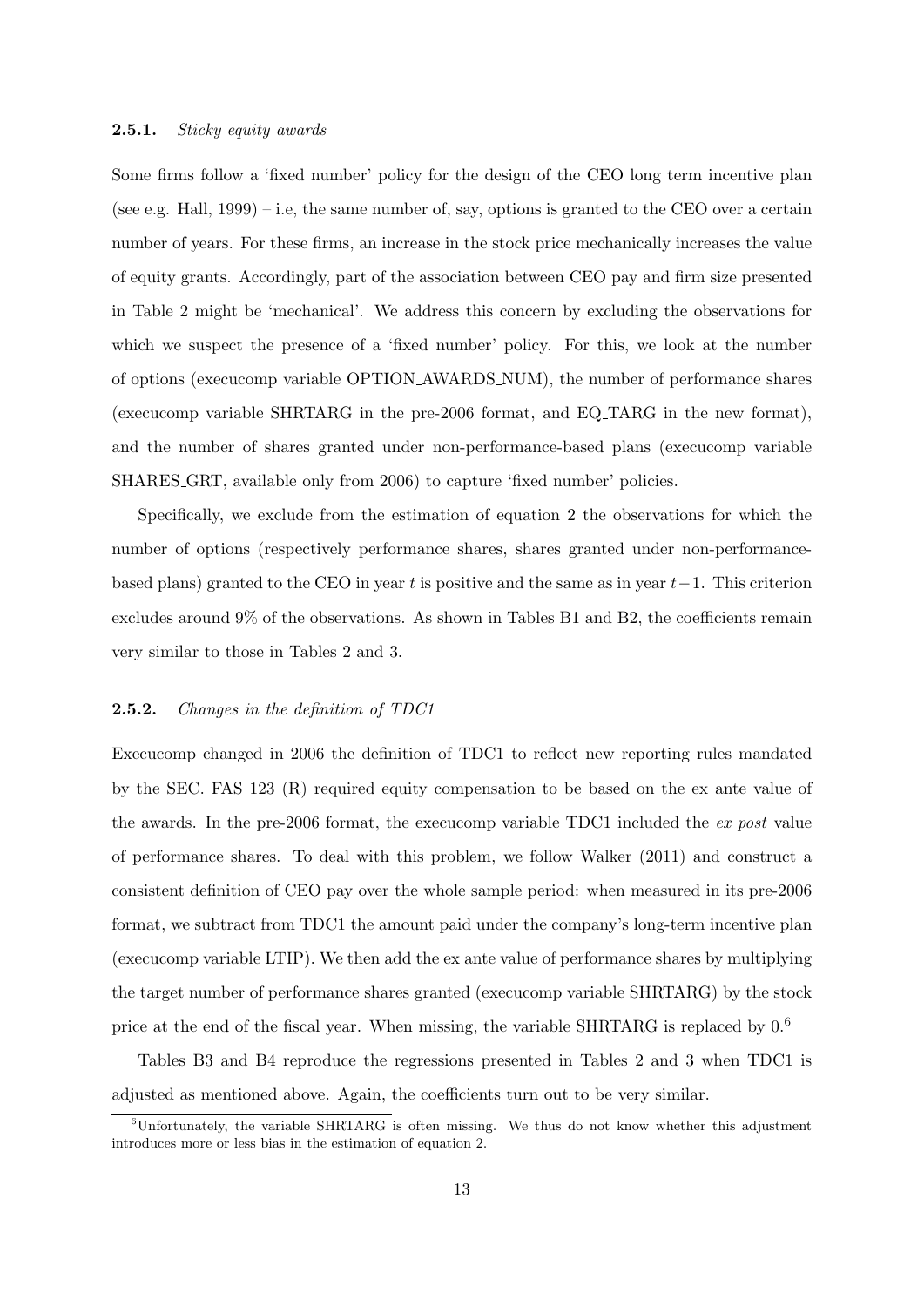## 3. Conclusion and Some Open Questions

The crisis offered new events to see the reaction of compensation to firm size, and the GL theory appears to pass the test. We wish to highlight that there are still many things about this view to explore, enrich, or perhaps correct. For instance, behavioral factors in the perception of CEO talent could be important (Malmendier and Tate, 2009). Because of this possibility, GL works out how contagion effects could potentially strongly affect CEO pay. Bereskin and Cicero (2013) present some evidence in support of that effect.

On the theoretical side, it would be good to extend the model to incentives (see Edmans, Gabaix and Landier (2009) and Edmans and Gabaix (2011) for static models that integrate well with GL, and Dittmann *et al.* (2010) for a behavioral approach), in particular with dynamic incentives and CEO turnover (see Jenter and Kanaan, forth; Eisfeldt and Kuhnen, 2012). This remains difficult, though perhaps within reach.

Also, integrating the CEO market with other talent markets (as in Kaplan and Rauh (2010) and the spirit of Rosen (1981)) would be good. Conceptually, we would expect some integration with the market for CEO of private companies and for hedge fund managers, for instance. It is likely that studying this integration might shed light on the increase in inequality, particularly with the rise of top incomes (Piketty and Saez, 2003; Lemieux *et al.*, 2009). In that respect, relatedly, progress in the measurement of 'talent' and 'CEO skill' is encouraging (Bertrand and Schoar, 2003; Falato et al., 2012; Bennedsen et al., 2012; Custodio et al., forth.).

Kaplan (2012), building on Frydman and Saks (2010), finds that the GL theory works well in the 1960-2010 sample, but less so before. Why is that? One reason is that stock market values were depressed, so perhaps the full firm value (debt  $+$  equity) was higher than pure equity (which is what Kaplan (2012) uses). Another important under-researched channel is the supply of skills. One possibility that would be reasonably researchable would be that the supply of skills was lower before 1960 (perhaps because of technology, GI bill etc.), and that supply of MBA and college graduates increased after World War II. That hypothesis seems researchable as more data becomes available (Goldin and Katz, 2008).

Finally, as many countries now have started forcing the disclosure of pay, investigating pay in those countries seems both doable and informative.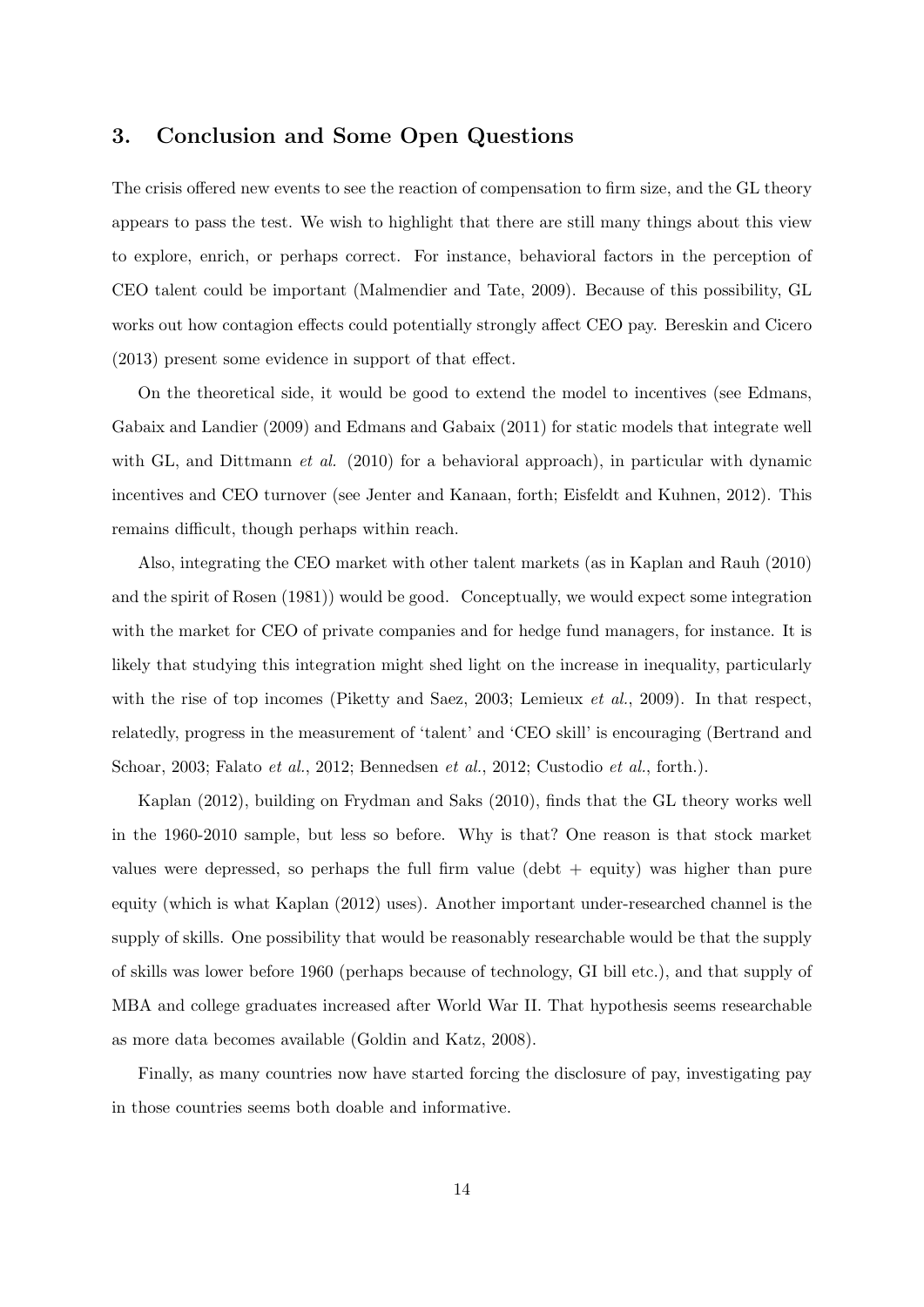## A. Summary of Gabaix and Landier (2008)

We summarise the GL model here, paraphrasing in part earlier expositions in GL and Edmans et al. (2009).

A continuum of firms and potential managers are matched together. Firm  $n \in [0, N]$  has size  $S(n)$  and manager  $m \in [0, N]$  has talent  $T(m)$ . Low n denotes a larger firm and low m a more talented manager:  $S'(n) < 0$ ,  $T'(m) < 0$ .  $n(m)$  can be thought of as the rank of the manager (firm), or a number proportional to it, such as its quantile of rank.

We consider the problem faced by one particular firm. The firm has a 'baseline' value of S. At  $t = 0$ , it hires a manager of talent T for one period. The manager's talent increases the firm's value according to

$$
S' = S + CTS^{\gamma},\tag{A.1}
$$

where  $C$  parameterises the productivity of talent. If large firms are more difficult to change than small firms, then  $\gamma < 1$ . If  $\gamma = 1$ , the model exhibits constant returns to scale (CRS) with respect to firm size.

Let  $w(m)$  denote the equilibrium compensation of a CEO with index m. Firm n, taking the market compensation of CEOs as given, selects manager  $m$  to maximise its value net of wages:

$$
\max_{m} CS\left(n\right)^{\gamma} T\left(m\right) - w\left(m\right). \tag{A.2}
$$

The competitive equilibrium involves positive assortative matching, i.e.  $m = n$ , and so  $w'(n) = CS(n)^{\gamma} T'(n)$ . Let  $\underline{w}_N$  denote the reservation wage of the least talented CEO  $(n = N)$ . Hence we obtain the classic assignment equation (Sattinger, 1993; Tervio, 2007):

$$
w(n) = -\int_{n}^{N} CS(u)^{\gamma} T'(u) du + \underline{w}_{N}.
$$
 (A.3)

Specific functional forms are required to proceed further. We assume a Pareto firm size distribution with exponent  $1/\alpha$ :  $S(n) = An^{-\alpha}$ . Using results from extreme value theory, GL use the following asymptotic value for the spacings of the talent distribution:  $T'(n) = -Bn^{\beta-1}$ . These functional forms give the wage equation in closed form, taking the limit as  $n/N \to 0$ :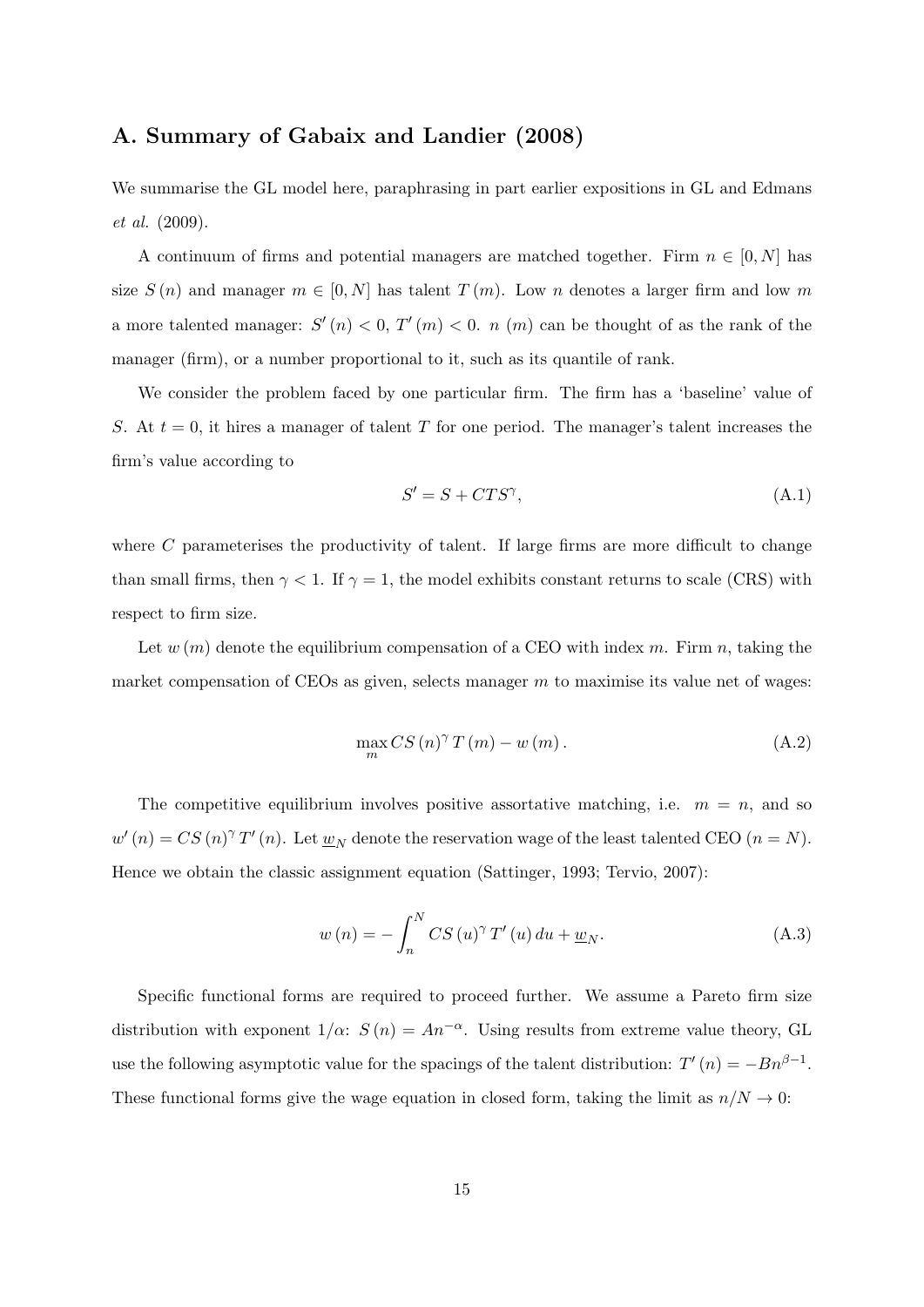$$
w(n) = \int_{n}^{N} A^{\gamma}BCu^{-\alpha\gamma+\beta-1}du + \underline{w} = \frac{A^{\gamma}BC}{\alpha\gamma-\beta} \left[ n^{-(\alpha\gamma-\beta)} - N^{-(\alpha\gamma-\beta)} \right] + \underline{w}_{N} \sim \frac{A^{\gamma}BC}{\alpha\gamma-\beta} n^{-(\alpha\gamma-\beta)}.
$$
\n(A.4)

To interpret equation  $(A.4)$ , we consider a reference firm, for instance firm number 250 – the median firm in the universe of the top 500 firms. Denote its index  $n_*,$  and its size  $S(n_*)$ . We obtain Proposition 2 from GL, which we repeat here.

PROPOSITION (GL 2008). In equilibrium, manager n runs a firm of size  $S(n)$ , and is paid according to the "dual scaling" equation

$$
w(n) = D(n_*) S(n_*)^{\beta/\alpha} S(n)^{\gamma-\beta/\alpha}
$$
\n(A.5)

where  $S(n_*)$  is the size of the reference firm and  $D(n_*) = -Cn_*T'(n_*)/(\alpha \gamma - \beta)$  is a constant independent of firm size.

There are strong reasons to have  $\gamma = 1$ , which is the classic constant returns to scale case, which is useful in most firms studies (e.g. Luttmer, 2007). The Zipf's law for firms sizes leads to  $\alpha = 1$ . Calibrating in the cross section, like in Table 1, yields  $\gamma - \beta/\alpha \simeq 1/3$ , hence  $\beta = 2/3$ . There is no 'intrinsic' reason why we should expect  $\beta = 2/3$ . It would be very interesting to find some reason (perhaps based on the inference from past performance) for it. This calibration yields:

$$
w(n) = D(n_*) S(n_*)^{2/3} S(n)^{1/3}
$$
 (A.6)

Hence, in the cross section, we have  $w(n) \propto S(n)^{\gamma-\beta/\alpha} = S(n)^{1/3}$ : log wage is proportional to log firm size, with a mild slope of 1/3.

However, in the time-series, the average wage behaves like the wage of the reference firm, which satisfies  $w(n_*) \propto S(n_*)^{\gamma} = S(n_*)^{\gamma}$ . The time-series slope of log wage on log size is higher, at 1.

The reason is that in the cross-section, the 'effective supply' a given firm faces is quite elastic: if it grows, it can just poach a better CEO from an other firms. However, in the 'time-series', the supply is not elastic: if all firms grow, they can't poach new CEOs from elsewhere.<sup>7</sup>

 $7$ That's because by assumption we assume a zero elasticity of labour supply from CEOs; but the more general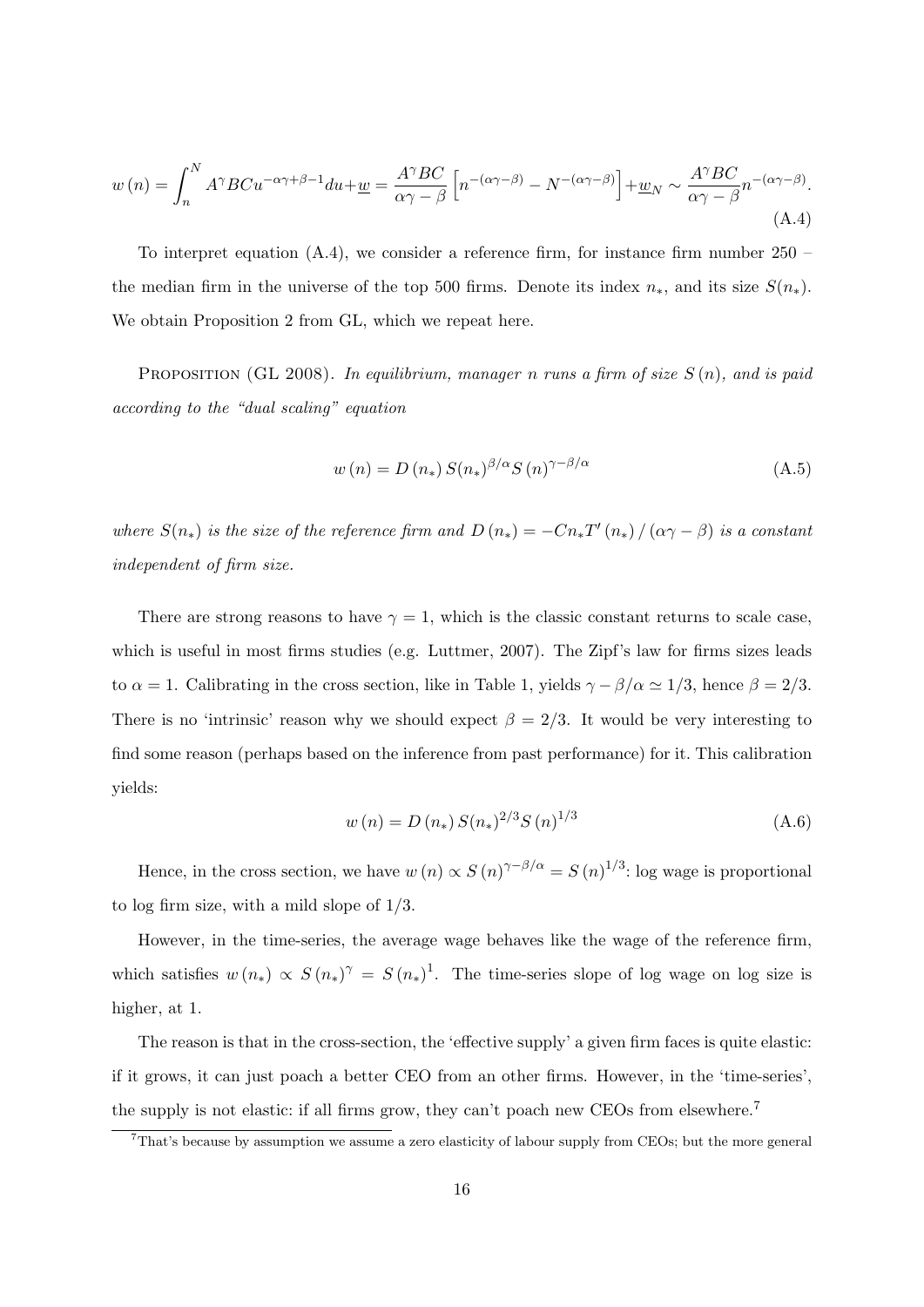Stern School of Business, CEPR and NBER Toulouse School of Economics Toulouse School of Economics and ENSAE-CREST Submitted: 9 October 2012 Accepted: 2 August 2013

## References

Albuquerque, A., De Franco, G. and Verdi, R.S. (forth.). 'Peer choice in CEO compensation', Journal of Financial Economics.

Axtell, R. (2001). 'Zipf Distribution of U.S. Firm Sizes', Science, vol. 293, pp. 1818-20.

Bebchuk, L. and Fried, J. (2004). Pay without Performance: The Unfulfilled Promise of Executive Compensation', Cambridge, MA: Harvard University Press.

Bebchuk, L. and Grinstein, Y. (2005). 'The growth of executive pay', Oxf. Rev. Econ. Policy, vol. 21, pp. 283-303.

Bennedsen, M., Nielsen, K., Pérez-González, F. and Wolfenzon, D. (2012). 'Do CEOs matter?', Working Paper, Stanford.

Bereskin, F. and Cicero, D. (2013). 'CEO Compensation Contagion: Evidence from an Exogenous Shock', Journal of Financial Economics, vol. 107(2), pp. 477-493.

Bertrand, M. and Schoar, A. (2003). 'Managing With Style: The Effect Of Managers On Firm Policies', Quarterly Journal of Economics, vol. 118(4), pp. 1169-1208.

Bettis, J.C., Bizjak J., Coles J. and Kalpathy, S. (2012). 'Performance-Vesting Provisions in Executive Compensation', Working Paper.

point of a higher elasticity in the cross-section than in the time-series is generally valid.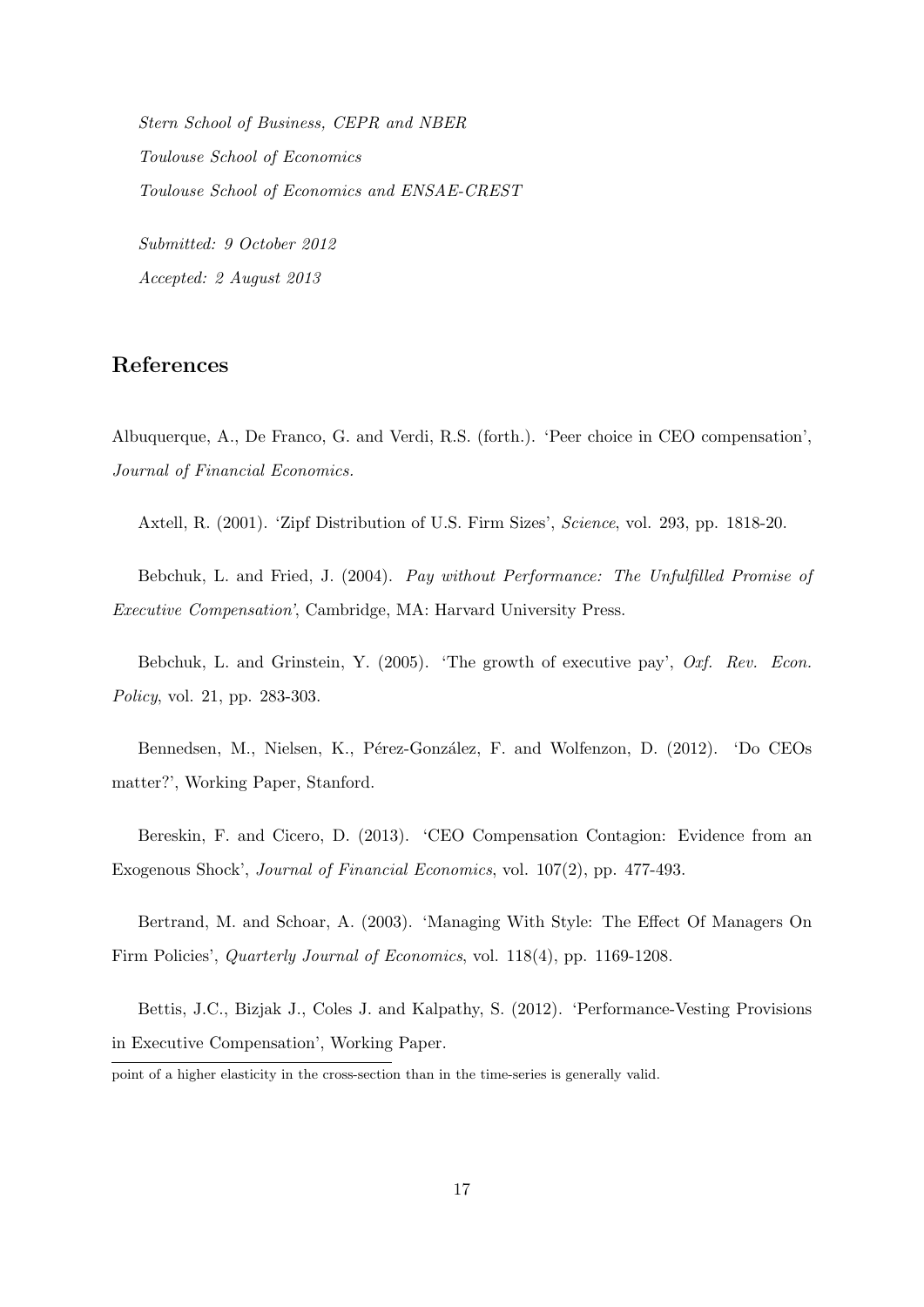Bizjak, J., Lemmon, M.L. and Nguyen, T. (2011). 'Are All CEOs Above Average: An Empirical Examination of Compensation Peer Groups and Pay Design', Journal of Financial Economics, vol. 100(3), pp. 538-555.

Cadman, B., Carter, M.E. and Hillegeist, S. (2010). 'The incentives of compensation consultants and CEO pay', Journal of Accounting and Economics, vol. 49(3), pp. 263-280.

Custodio, C., Ferreira, M. and Matos, P. (forth). 'Generalists Versus Specialists: Lifetime Work Experience and CEO Pay', Journal of Financial Economics.

Dittmann, I., Maug, M. and Spalt, O. (2010). 'Sticks or carrots? Optimal CEO compensation when managers are loss-averse', Journal of Finance, vol. 65, pp. 2015-2050.

Edmans, A., Gabaix, X. and Landier, A. (2009). 'A Multiplicative Model of Optimal CEO Incentives in Market Equilibrium', Review of Financial Studies, vol. 22(12), pp. 4881–4917.

Edmans, A. and Gabaix X. (2011). 'The Effect of Risk on the CEO Market', Review of Financial Studies, vol. 24(8), pp. 2822–2863.

Eisfeldt, A. and Kuhnen, C. (2012). 'CEO turnover in a competitive assignment framework', Working Paper, UCLA.

Ertimur, Y., Ferri, F. and Muslu, V. (2011). 'Shareholder Activism and CEO Pay', Review of Financial Studies, vol. 24(2), pp. 535–592.

Ertimur, Y., Ferri, F. and Oesch, D. (2013). 'Shareholder Votes and Proxy Advisors: Evidence from Say on Pay', Working Paper.

Falato, A., Li, D. and Milbourn, T. (2012). 'Which Skills Matter in the Market for CEOs? Evidence from Pay for CEO Credentials', Working Paper, Federal Reserve Board.

Fama, E. and French, K. (1997). 'Industry Costs of Equity', Journal of Financial Economics, vol. 43(2), pp. 153-193.

Faulkender, M. and Yang, J. (2013). 'Is Disclosure an Effective Cleansing Mechanism? The Dynamics of Compensation Peer Benchmarking', Review of Financial Studies, vol. 26(3), pp. 806-839.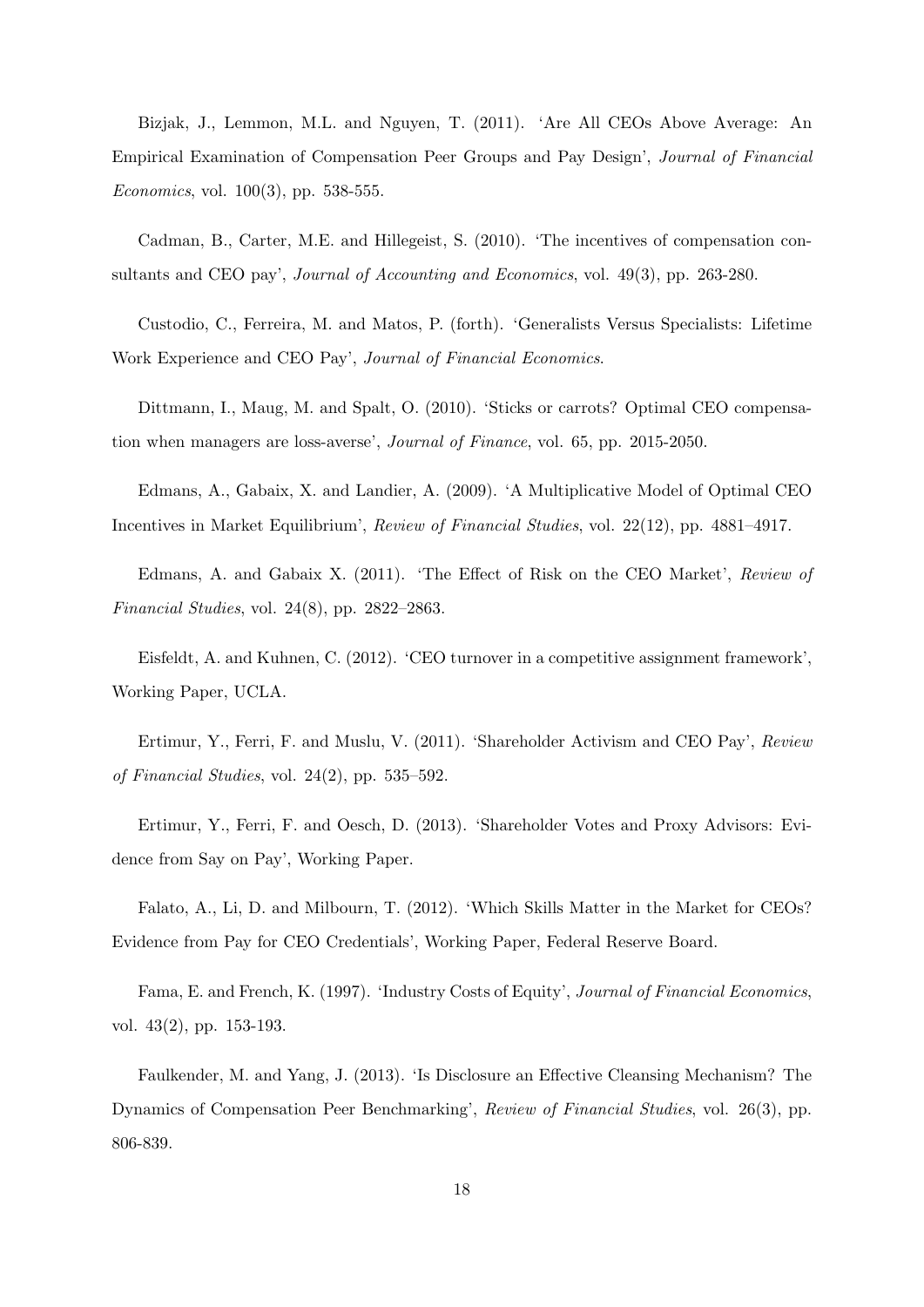Frydman, C. (2005). 'Rising Through the Ranks. The Evolution of the Market for Corporate Executives, 1936-2003', Working Paper.

Frydman, C. and Saks, R. (2010). 'Executive Compensation: A New View from a Long-Term Perspective, 1936-2005', Review of Financial Studies, vol. 23(5), pp. 2099–2138.

Gabaix, X. (1999). 'Zipf's Law for Cities: An Explanation', Quarterly Journal of Economics, vol. 114(3), pp. 739-67.

Gabaix, X. and Landier, A. (2008). 'Why Has CEO Pay Increased So Much?', Quaterly Journal of Economics, vol.  $121(1)$ , pp. 49-100.

Gabaix, X. and Ibragimov, R. (2011). 'Rank-1/2: A Simple Way to Improve the OLS Estimation of Tail Exponents', Journal of Business Economics and Statistics, vol. 29(1), pp. 24-39.

Goldin, C. and Katz L. (2008). The Race between Education and Technology, Belknap Press.

Hall, B. (1999). 'The Design of Multi-Year Option Plans', Journal of Applied Corporate Finance, vol. 12(2), pp. 97-106.

Hermalin, B.E. (2005). 'Trends in Corporate Governance', *Journal of Finance*, vol. 60(5), pp. 2351-2384.

Jensen, M., Murphy, K.J. and Wruck E. (2004). 'Remuneration: Where We've Been, How We Got to Here, What Are the Problems, and How to Fix Them', Mimeo, Harvard University.

Jenter, D. and Kanaan, F. (forth.). 'CEO Turnover and Relative Performance Evaluation', Journal of Finance.

Kaplan, S.N. and Rauh, J. (2010). 'Wall Street and Main Street: What Contributes to the Rise in the Highest Incomes?', Review of Financial Studies, vol. 23(3), pp. 1004-1050.

Kaplan, S.N. (2012). 'Executive Compensation and Corporate Governance in the U.S.: Perceptions, Facts and Challenges', NBER, Working Paper 18395.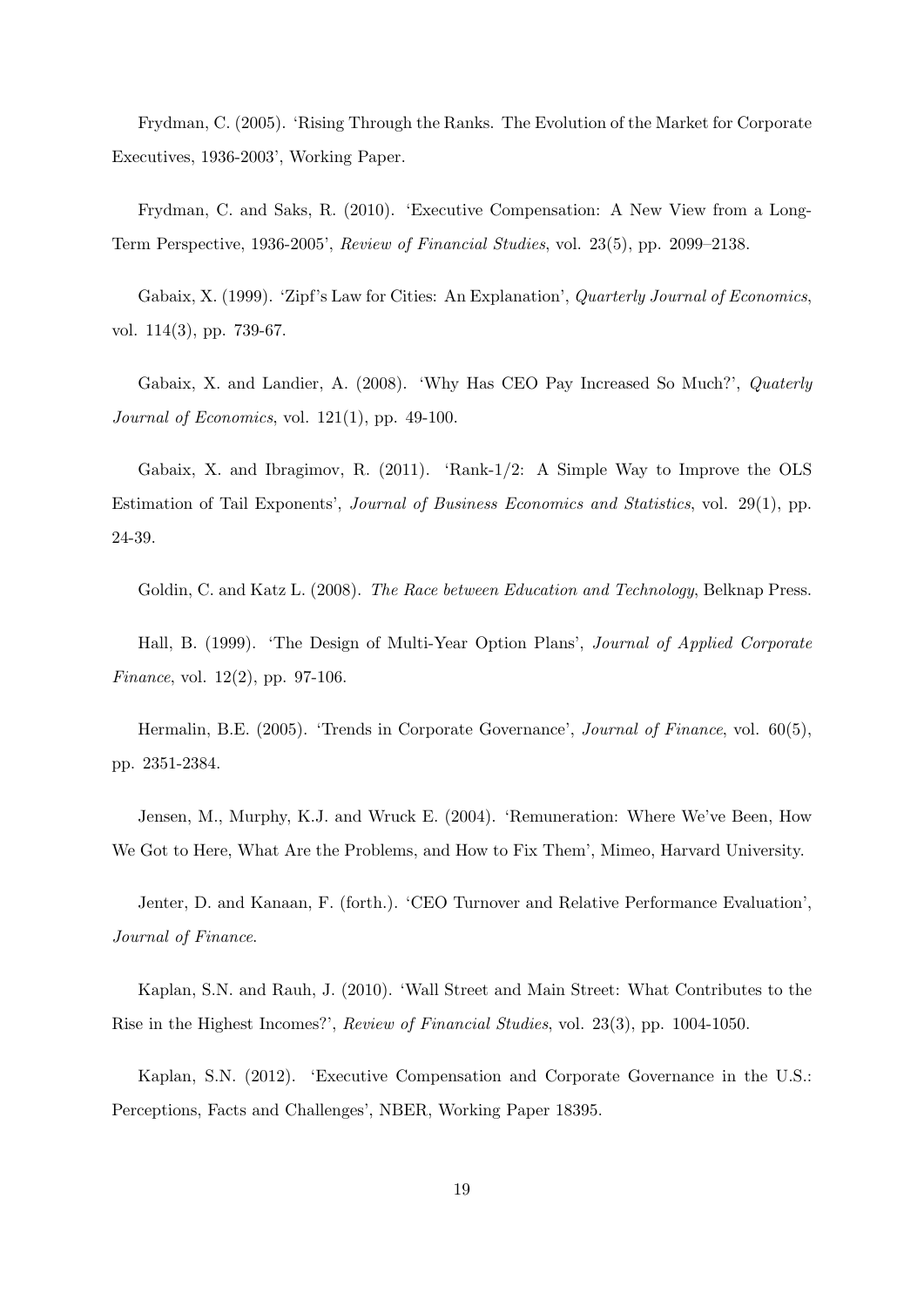Larcker, D.F., McCall, A.L. and Ormazabal, G. (2012). 'The Economic Consequences of Proxy Advisor Say-on-Pay Voting Policies', Working Paper.

Lemieux, T., MacLeod, W.B. and Parent, D. (2009). 'Performance Pay and Wage Inequality', Quarterly Journal of Economics, vol. 124(1), pp. 1-49.

Luttmer, E.G.J. (2007). 'Selection, Growth, and the Size Distribution of Firm', *Quaterly* Journal of Economics, vol. 122(3), pp. 1103-1144.

Malmendier, U. and Tate, G. (2009). 'Superstar CEOs', Quarterly Journal of Economics, vol. 124(4), pp. 1593-1638.

Murphy, K. and Zabojnik, J. (2004). 'CEO Pay and Appointments: A Market Based Explanation for Recent Trends', American Economic Review Papers and Proceedings, vol. 94(2), pp. 192-196.

Murphy, K. and Sandino, T. (2010). 'Executive pay and "independent" compensation consultants', Journal of Accounting and Economics, vol. 49(3), pp. 247-262.

Nagel, G.L. (2010). 'The Effect of Labor Market Demand on U.S. CEO Pay Since 1980', The Financial Review, vol. 45, pp. 931-950.

Piketty, T. and Saez, E. (2003). 'Income Inequality In The United States, 1913-1998', Quarterly Journal of Economics, vol. 118(1), pp. 1-39.

Rajan, R.G. and Wulf, J. (2006). 'The Flattening Firm: Evidence from Panel Data on the Changing Nature of Corporate Hierarchies', The Review of Economics and Statistics, Vol. 88(4), pp. 759-773.

Rosen, S. (1981). 'The Economics of Superstars', American Economic Review, vol. 71(5), pp. 845-858.

Sattinger, M. (1993). 'Assignment Models of the Distribution of Earnings', Journal of Economic Literature, vol.  $31(2)$ , pp.  $831-880$ .

Shivdasani, A. and Yermack, D. (1999). 'CEO involvement in the selection of new board members: an empirical analysis', *Journal of Finance*, vol. 54(5), pp. 1829–53.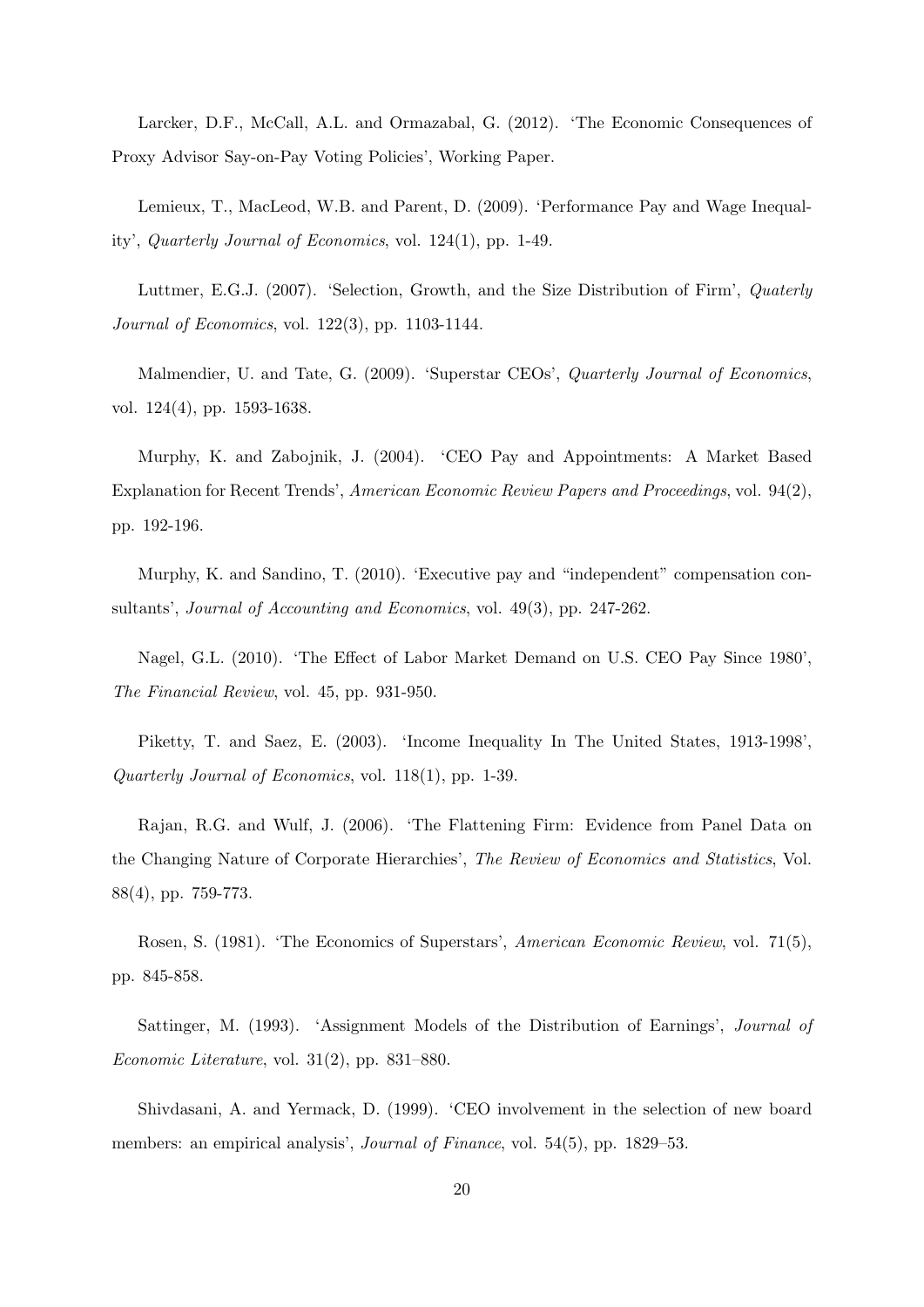Simon, H.A. (1955). 'On a Class of Skew Distribution Functions', Biometrika, vol. 42, pp. 425-440.

Tervio, M. (2008). 'The Difference That CEOs Make: An Assignment Model Approach', American Economic Review, vol. 98(3), pp. 642-668.

Walker, D.I. (2011). 'Evolving Executive Equity Compensation and the Limits of Optimal Contracting', Vanderbilt Law Review, vol. 64, pp. 611-674.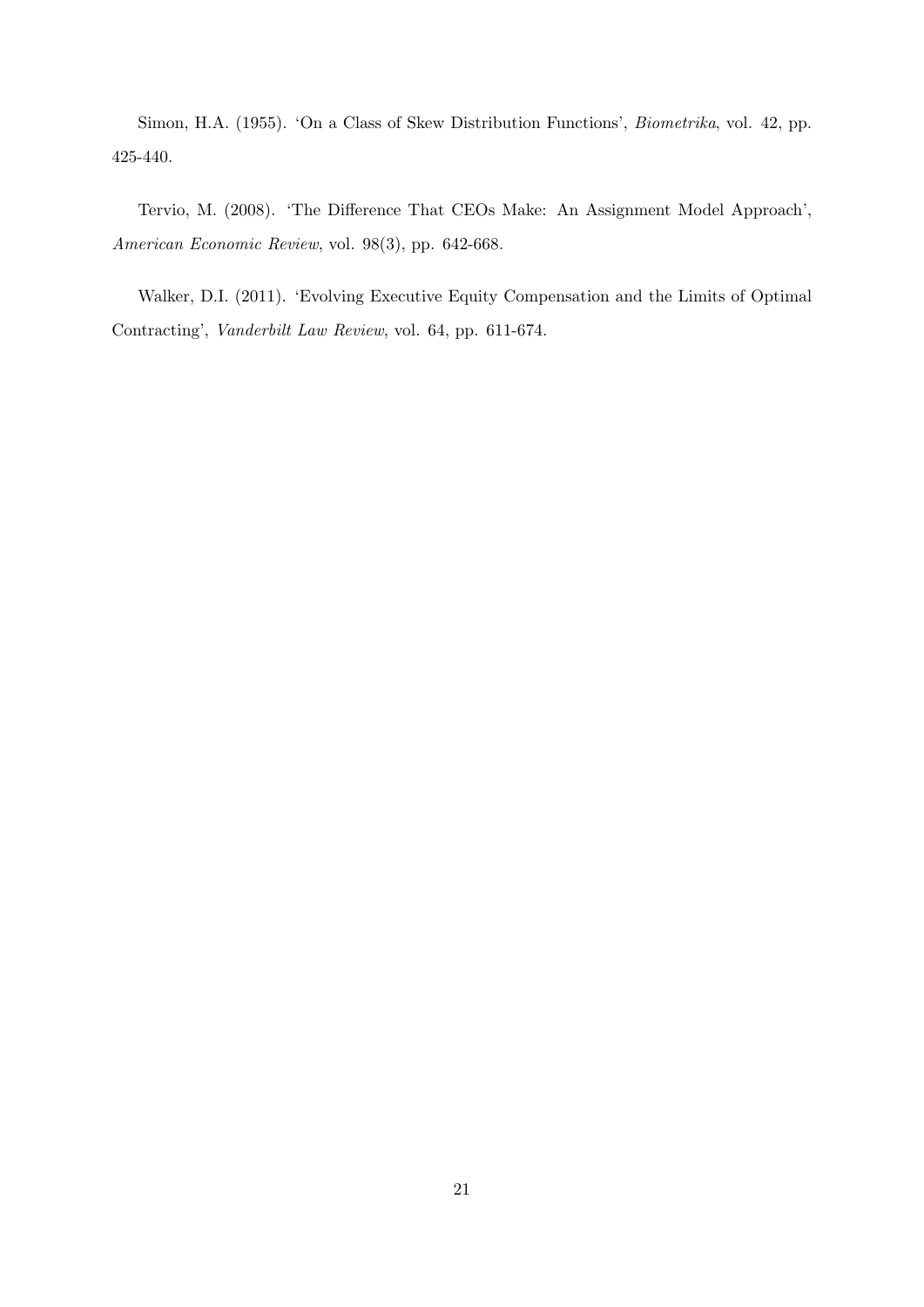

Fig. 1: Executive Compensation and Size of the Top 500 Firms

Notes. FS compensation index is based on Frydman and Saks (2010). Total Compensation is the sum of salaries, bonuses, long-term incentive payments, and the Black-Scholes value of options granted. The data are based on the three highest-paid officers in the largest 50 firms in 1940, 1960, and 1990. The JMW Compensation Index is based on the data of Jensen, Murphy, and Wruck (2004). Their sample encompasses all CEOs included in the S&P 500, using data from Forbes and ExecuComp. CEO total pay includes cash pay, restricted stock, payouts from long-term pay programs, and the value of stock options granted from 1992 onward using ExecuComp's modified Black-Scholes approach. Compensation prior to 1978 excludes option grants and is computed between 1978 and 1991 using the amounts realised from exercising stock options. Both compensation indices are available until 2004. From 2005 to 2011, the FS compensation index in year t equals the FS compensation index in year  $t-1$  times the annual percentage increase in the mean CEOs compensation – defined as ExecuComp variable TDC1 – of the top 500 largest US-based firms (in term of total market firm value, i.e. debt plus equity). We use the same methodology to extend the JMW Compensation Index. The formula we use for total firm value is (CSHO\*PRCC F+AT-CEQ-TXDB), computed at the end of the previous fiscal year. Deferred Taxes (item TXDB) is set to 0 when missing. TOP 500 Firm Value is the mean firm value of the top 500 largest US-based firms (in terms of firm value). TOP 500 Equity Value is the mean market equity value – defined as (CSHO\*PRCC F) – of the top 500 largest US-based firms (in terms of equity value). In both cases, after 1992, we exclude firms with missing data on CEO compensation from our computations. All indices are normalised to be equal to 1 in 1980. All quantities were first converted into constant dollars using the GDP deflator of the Bureau of Economic Analysis.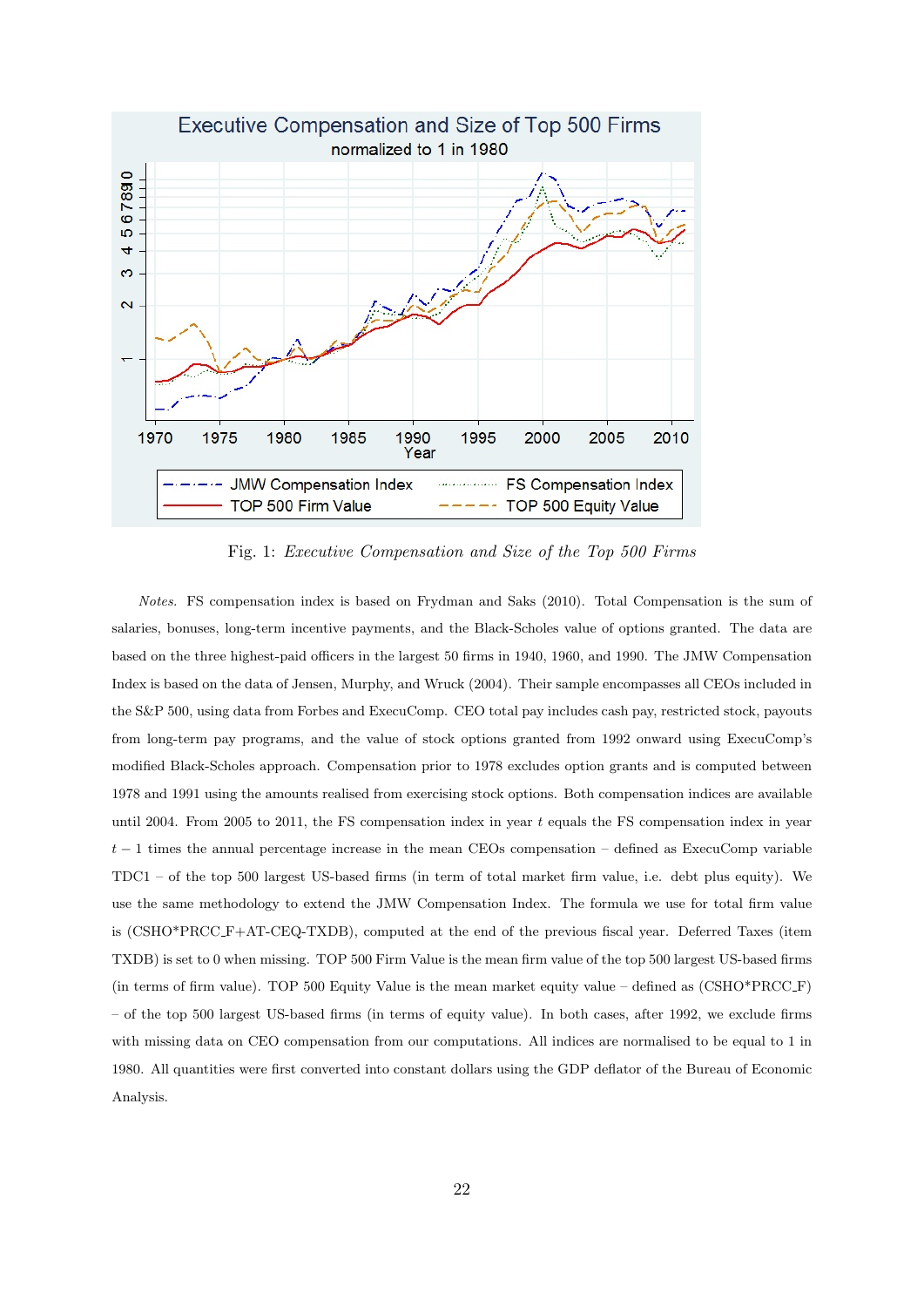

Fig. 2: Executive Compensation and Size of the Top 500 Firms

Notes. In 2010, we take the top 500 US-based firms by total firm value with non-missing data on CEO compensation, order them by size,  $S_{(1)} \geq S_{(2)} \geq ... \geq S_{(500)}$ , and plot ln S on the horizontal axis and  $ln(Rank-\frac{1}{2})$ on the vertical axis. Gabaix and Ibragimov (2011) recommend the  $-\frac{1}{2}$  term and show that it removes the leading small sample bias. Regressing  $ln(Rank - \frac{1}{2}) = -\zeta ln(S) + \text{constant}$  yields a Pareto exponent  $\zeta = 0.915$  (standard error 0.057),  $R^2 = 0.99$ .  $\zeta$  close to 1 is indicative of an approximate Zipf's law for firm total value.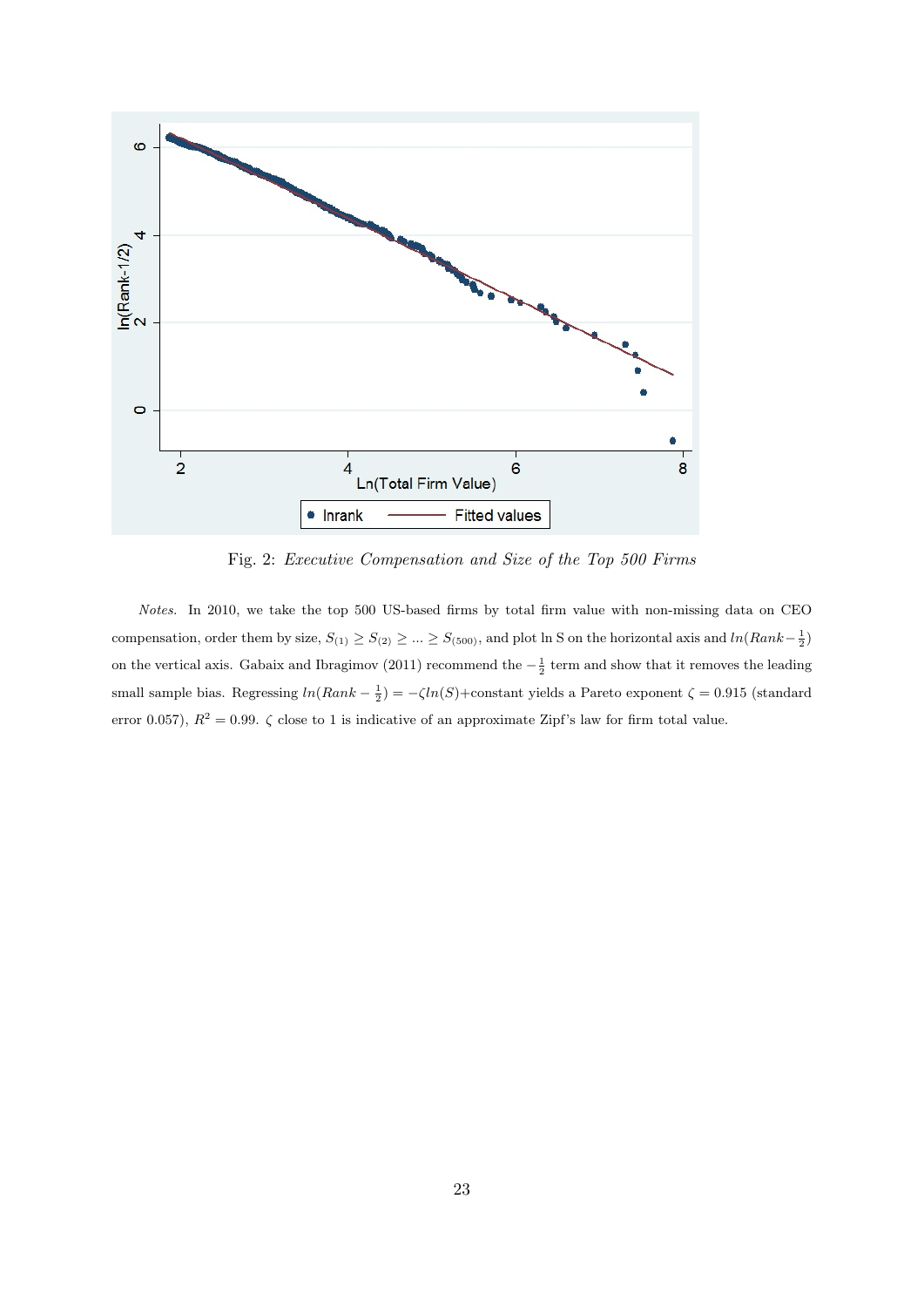|                        |          |                   | $ln(Total$ compensation) |                   |          |
|------------------------|----------|-------------------|--------------------------|-------------------|----------|
|                        | (1)      | $\left( 2\right)$ | (3)                      | $\left( 4\right)$ | (5)      |
| ln(Firm Value)         | 0.176    | 0.383             |                          |                   |          |
|                        | (0.0413) | (0.0178)          |                          |                   |          |
|                        | (0.0311) | (0.0135)          |                          |                   |          |
|                        |          |                   |                          |                   |          |
| ln(Income)             | 0.0772   |                   | 0.339                    |                   |          |
|                        | (0.0218) |                   | (0.0143)                 |                   |          |
|                        | (0.0180) |                   | (0.0116)                 |                   |          |
|                        |          |                   |                          |                   |          |
| ln(Sales)              | 0.146    |                   |                          | 0.364             |          |
|                        | (0.0309) |                   |                          | (0.0150)          |          |
|                        | (0.0143) |                   |                          | (0.0115)          |          |
| ln(Equity Value)       |          |                   |                          |                   | 0.338    |
|                        |          |                   |                          |                   | (0.0182) |
|                        |          |                   |                          |                   | (0.0174) |
| Industry fixed effects | Yes      | Yes               | Yes                      | Yes               | Yes      |
| Year fixed effects     | Yes      | Yes               | Yes                      | Yes               | Yes      |
|                        |          |                   |                          |                   |          |
| Observations           | 17949    | 17949             | 17949                    | 17949             | 17949    |
| $R^2$                  | 0.295    | 0.286             | 0.277                    | 0.282             | 0.266    |

Table 1: CEO Pay and Different Proxies for Firm Size

Notes. The sample consists of all US-based firms between 1992 and 2011 for which we can retrieve both firm size in Compustat and CEO compensation in Execucomp. We select each year the top 1000 largest firms (in term of total market firm value, i.e. debt plus equity). We then regress the log compensation of the CEO – using the ExecuComp total compensation variable TDC1, which includes salary, bonus, restricted stock granted, and the Black-Scholes value of stock-options granted – in year  $t$  on the log of the firm's size proxies at the end of year  $t-1$ . All nominal quantities were first converted into 2000 constant dollars using the GDP deflator of the Bureau of Economic Analysis. The formula we use for total firm value is (CSHO\*PRCC F+AT-CEQ-TXDB). Deferred Taxes (item TXDB) is set to 0 when missing. Income is measured as earnings before interest and taxes, defined from Compustat as (OIBDP-DP). Sales is measured with Compustat item SALE. Equity value is (CSHO\*PRCC F). The industries are the Fama and French (1997) 48 sectors. We report standard errors clustered at the firm level (first line) and at the year level (second line).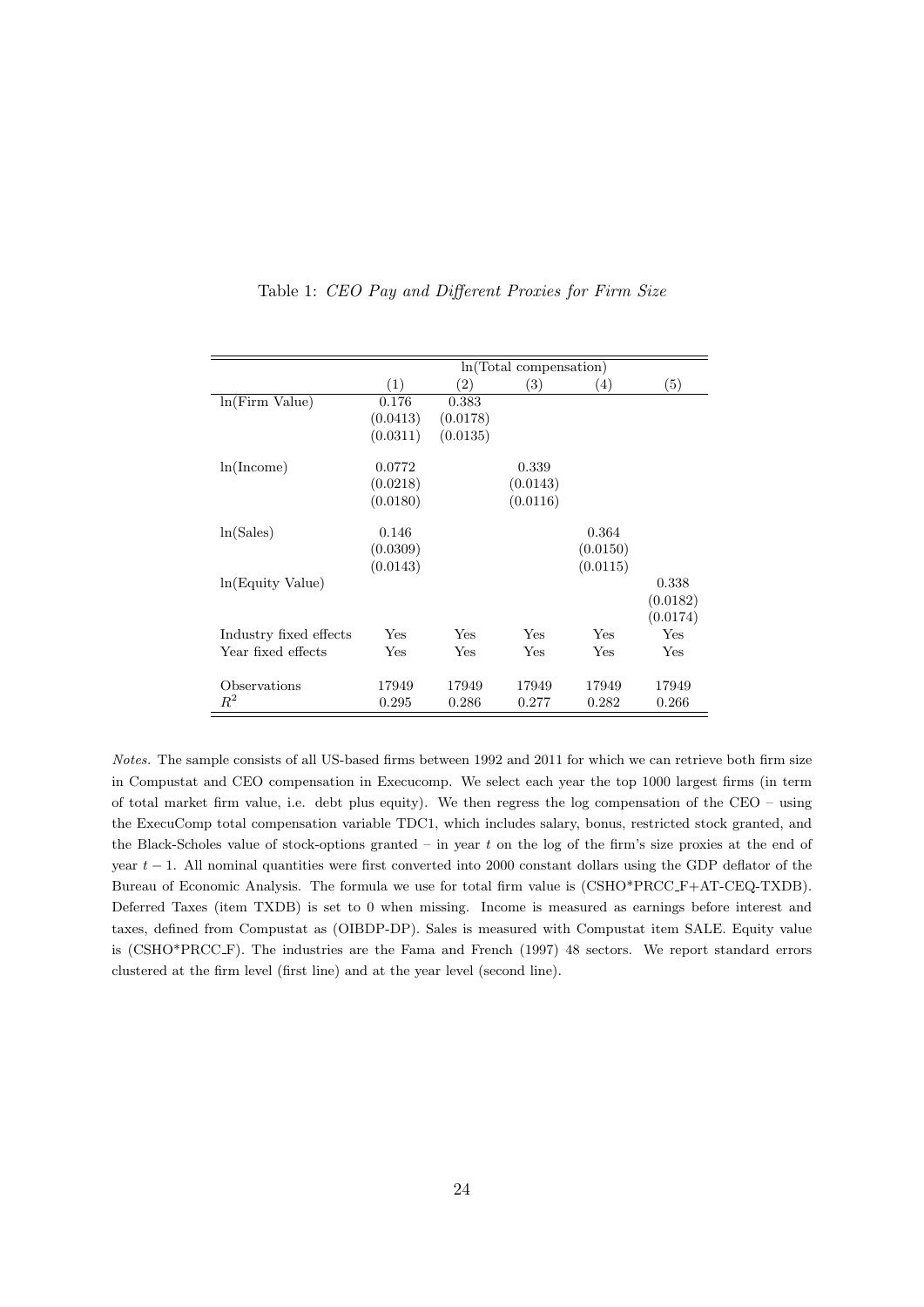## Table 2: CEO Pay, Own Firm Size, and Reference Firm Size

|                             |          |                   | $ln(Total$ compensation) |                |           |                |
|-----------------------------|----------|-------------------|--------------------------|----------------|-----------|----------------|
|                             | (1)      | $\left( 2\right)$ | (3)                      | (4)            | (5)       | (6)            |
|                             |          | Top 1000          |                          |                | Top $500$ |                |
| ln(Firm Value)              | 0.331    | 0.387             | 0.251                    | 0.310          | 0.356     | 0.129          |
|                             | (0.0155) | (0.0165)          | (0.0500)                 | (0.0269)       | (0.0263)  | (0.108)        |
|                             | (0.0142) | (0.0126)          | (0.0292)                 | (0.0284)       | (0.0248)  | (0.0420)       |
| $ln(Firm$ Value of          | 0.690    | 0.611             | 0.846                    | 0.843          | 0.736     | 1.062          |
| firm $# 250$                | (0.0380) | (0.0362)          | (0.0484)                 | (0.0588)       | (0.0580)  | (0.0982)       |
|                             | (0.0701) | (0.0672)          | (0.0753)                 | (0.0720)       | (0.0750)  | (0.0804)       |
| Industry fixed effects      | No       | Yes               | N <sub>0</sub>           | N <sub>0</sub> | Yes       | N <sub>0</sub> |
| Firm fixed effects          | No.      | No                | Yes                      | N <sub>0</sub> | No        | <b>Yes</b>     |
|                             |          |                   |                          |                |           |                |
| $ln(Firm Value) + ln(Firm)$ | 0.020    | $-0.002$          | 0.097                    | 0.153          | 0.092     | 0.191          |
| Value of firm $# 250$ -1    | (0.037)  | (0.037)           | (0.038)                  | (0.058)        | (0.057)   | (0.049)        |
|                             | (0.067)  | (0.063)           | (0.069)                  | (0.071)        | (0.072)   | (0.072)        |
|                             |          |                   |                          |                |           |                |
| Observations                | 19909    | 19909             | 19909                    | 9989           | 9989      | 9989           |
| $\,R^2$                     | 0.197    | 0.273             | 0.574                    | 0.140          | 0.220     | 0.561          |

#### Size is market total value

Notes. The sample consists of all US-based firms between 1992 and 2011 for which we can retrieve both firm size in Compustat and CEO compensation in Execucomp. We select each year the top  $n (n = 500, 1000)$  largest firms (in term of total market firm value, i.e. debt plus equity). The formula we use for total firm value is (CSHO\*PRCC F+AT-CEQ-TXDB). Deferred Taxes (item TXDB) is set to 0 when missing. We retrieve from ExecuComp the total compensation variable, TDC1 in year t, which includes salary, bonus, restricted stock granted and the Black-Scholes value of stock-options granted. All nominal quantities are converted into 2000 dollars using the GDP deflator of the Bureau of Economic Analysis. The industries are the Fama and French (1997) 48 sectors. We regress the log of total compensation of the CEO in year  $t$  on the log of the firm value (debt plus equity) at the end of the year  $t - 1$ , and the log of the 250th firm market value at the end of the year  $t-1$ . We report standard errors clustered at the firm level (first line) and at the year level (second line).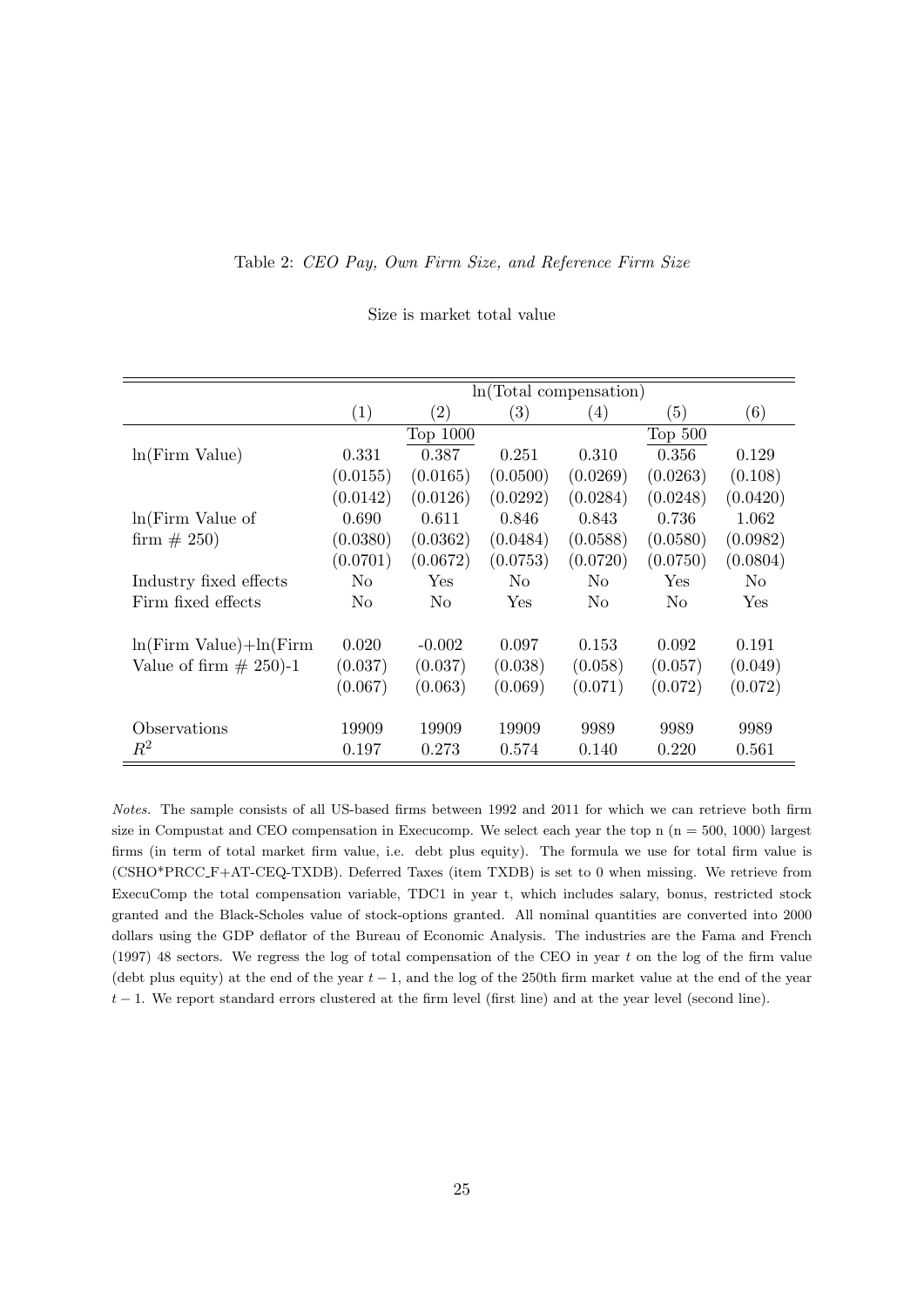|                                 | $ln(Total$ compensation) |                 |                |                |                |          |  |  |
|---------------------------------|--------------------------|-----------------|----------------|----------------|----------------|----------|--|--|
|                                 |                          | <b>Top 1000</b> |                | Top $500$      |                |          |  |  |
| ln(Equity Value)                | 0.388                    | 0.390           | 0.282          | 0.338          | 0.332          | 0.229    |  |  |
|                                 | (0.0197)                 | (0.0204)        | (0.0408)       | (0.0393)       | (0.0382)       | (0.0966) |  |  |
|                                 | (0.0137)                 | (0.0137)        | (0.0238)       | (0.0256)       | (0.0249)       | (0.0346) |  |  |
| $ln(E$ quity Value of           | 0.445                    | 0.420           | 0.544          | 0.567          | 0.548          | 0.693    |  |  |
| firm $# 250$                    | (0.0297)                 | (0.0303)        | (0.0345)       | (0.0467)       | (0.0491)       | (0.0769) |  |  |
|                                 | (0.0716)                 | (0.0697)        | (0.102)        | (0.0863)       | (0.0825)       | (0.104)  |  |  |
| Industry fixed effects          | No.                      | Yes             | N <sub>0</sub> | N <sub>0</sub> | Yes            | No.      |  |  |
| Firm fixed effects              | N <sub>0</sub>           | No.             | Yes            | N <sub>0</sub> | N <sub>0</sub> | Yes.     |  |  |
| $ln(Equity Value) + ln(Equity)$ | $-0.166$                 | $-0.189$        | $-0.173$       | $-0.095$       | $-0.121$       | $-0.079$ |  |  |
|                                 |                          |                 |                |                |                |          |  |  |
| Value of firm $\# 250$ )-1      | (0.028)                  | (0.029)         | (0.031)        | (0.044)        | (0.044)        | (0.043)  |  |  |
|                                 | (0.069)                  | (0.066)         | (0.092)        | (0.087)        | (0.081)        | (0.095)  |  |  |
| Observations                    | 19908                    | 19908           | 19908          | 9985           | 9985           | 9985     |  |  |
| $R^2$                           | 0.217                    | 0.243           | 0.572          | 0.139          | 0.175          | 0.543    |  |  |

### Size is equity value

Notes. The sample consists of all US-based firms between 1992 and 2011 for which we can retrieve both firm size in Compustat and CEO compensation in Execucomp. We select each year the top  $n (n = 500, 1000)$  largest firms in term of equity value. The formula we use for equity value is (CSHO\*PRCC F). We retrieve from ExecuComp the total compensation variable, TDC1 in year t, which includes salary, bonus, restricted stock granted and the Black-Scholes value of stock-options granted. All nominal quantities are converted into 2000 dollars using the GDP deflator of the Bureau of Economic Analysis. The industries are the Fama and French (1997) 48 sectors. We regress the log of total compensation of the CEO in year  $t$  on the log of the equity value at the end of the year  $t-1$ , and the log of the 250th equity value at the end of the year  $t-1$ . We report standard errors clustered at the firm level (first line) and at the year level (second line).

Table 4: Executive Compensation and Size (2007-2011)

|                 |            |           |           | Change over: Total firm value Equity value FS comp index JMW comp index |
|-----------------|------------|-----------|-----------|-------------------------------------------------------------------------|
| $(2007-2009)$ : | -17.4 $\%$ | $-37.8\%$ | $-27.7\%$ | -27.7 $\%$                                                              |
| $(2009-2011)$ : | 19.0%      | 27.0%     | 22.0\%    | 22.0\%                                                                  |

Notes. This table presents the evolution of firm size and CEO compensation over the period 2007 - 2011. The sample consists of the top 500 US-based firms (in term of total market firm value) for which we can retrieve both firm size in Compustat and CEO compensation in Execucomp.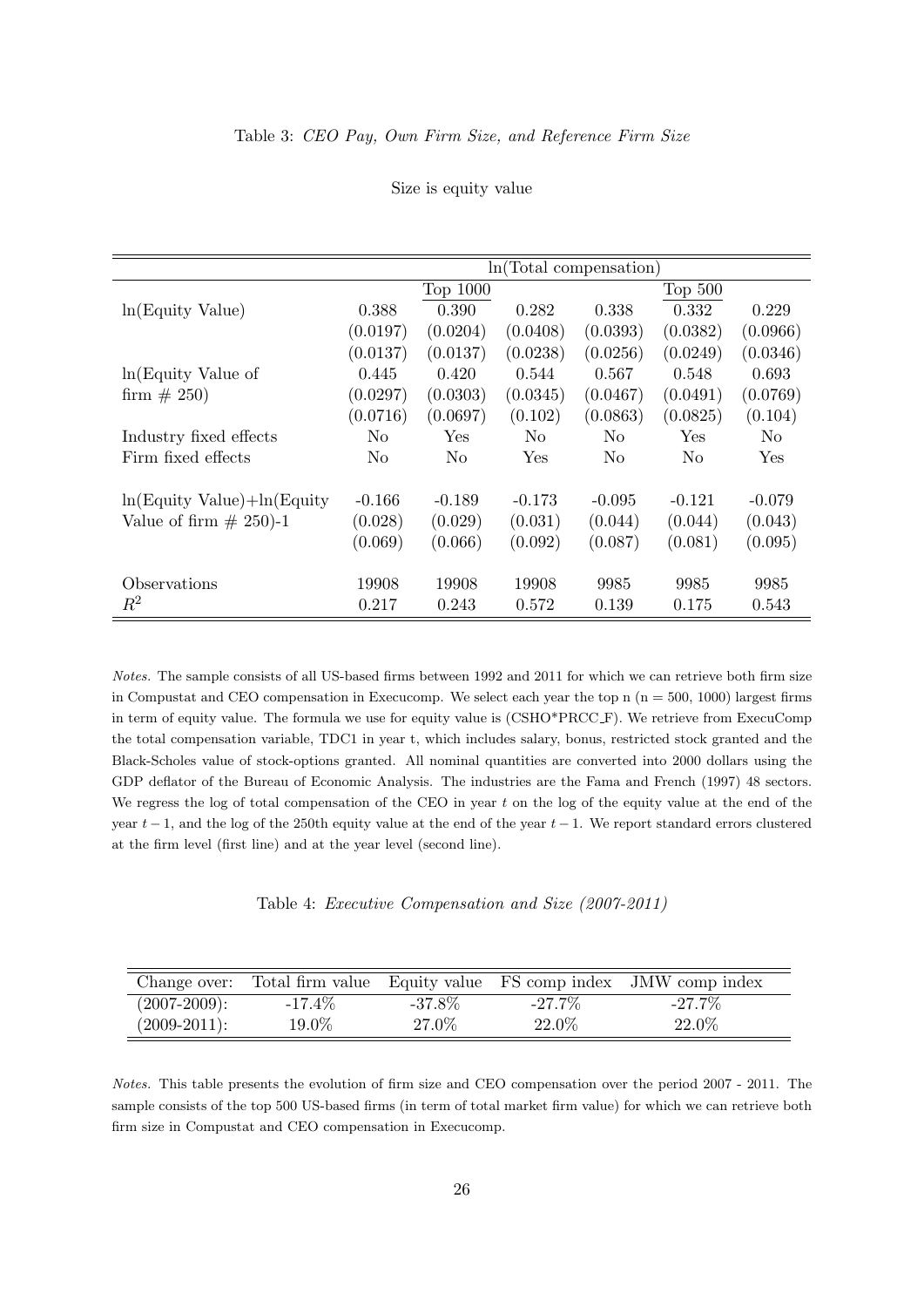#### Table 5: CEO Pay and the Size of Large Firms, 1970–2011

|                        | $\Delta$ ln(Total compensation)              |            |
|------------------------|----------------------------------------------|------------|
|                        | Jensen-Murphy-Wruck index Frydman-Saks index |            |
| $\Delta$ ln Firm Value | $1.013***$                                   | $0.821***$ |
|                        | (0.351)                                      | (0.189)    |
| Constant               | 0.0137                                       | 0.0052     |
|                        | (0.0282)                                     | (0.0204)   |
| Observations           | 41                                           | 41         |

#### Size is market total value

*Notes.* We estimate for  $t \ge 1971$ ,

 $\Delta_t(\ln w_t) = \hat{\gamma} \times \Delta_t \ln S_{*,t-1},$ 

where w is either the Jensen–Murphy–Wruck index or the Frydman–Saks index and  $S_*$  is the mean equity value of the top 500 largest US-based firms (in terms ot equity value). To be included in the sample after 1992, a firm must have non-missing information on CEO compensation in ExecuComp. We show Newey-West standard errors in parentheses, allowing the error term to be autocorrelated for up to two lags. The Jensen–Murphy–Wruck index is based on the data of Jensen et al. (2004). The Frydman–Saks index is based on Frydman and Saks (2010). Both compensation indexes are available until 2004. From 2005 to 2010, the FS compensation index in year t equals the FS compensation index in year  $t - 1$  times the annual increase in the mean CEOs compensation (ExecuComp variable TDC1) of the top 500 largest US-based firms (in term of total market firm value, i.e. debt plus equity). We use the same methodology to extend the JMW Compensation Index. The formula we use for firm value is (CSHO\*PRCC F+AT-CEQ-TXDB), computed at the end of the previous fiscal year. Deferred Taxes (item TXDB) is set to 0 when missing. Quantities are deflated using the Bureau of Economic Analysis GDP deflator.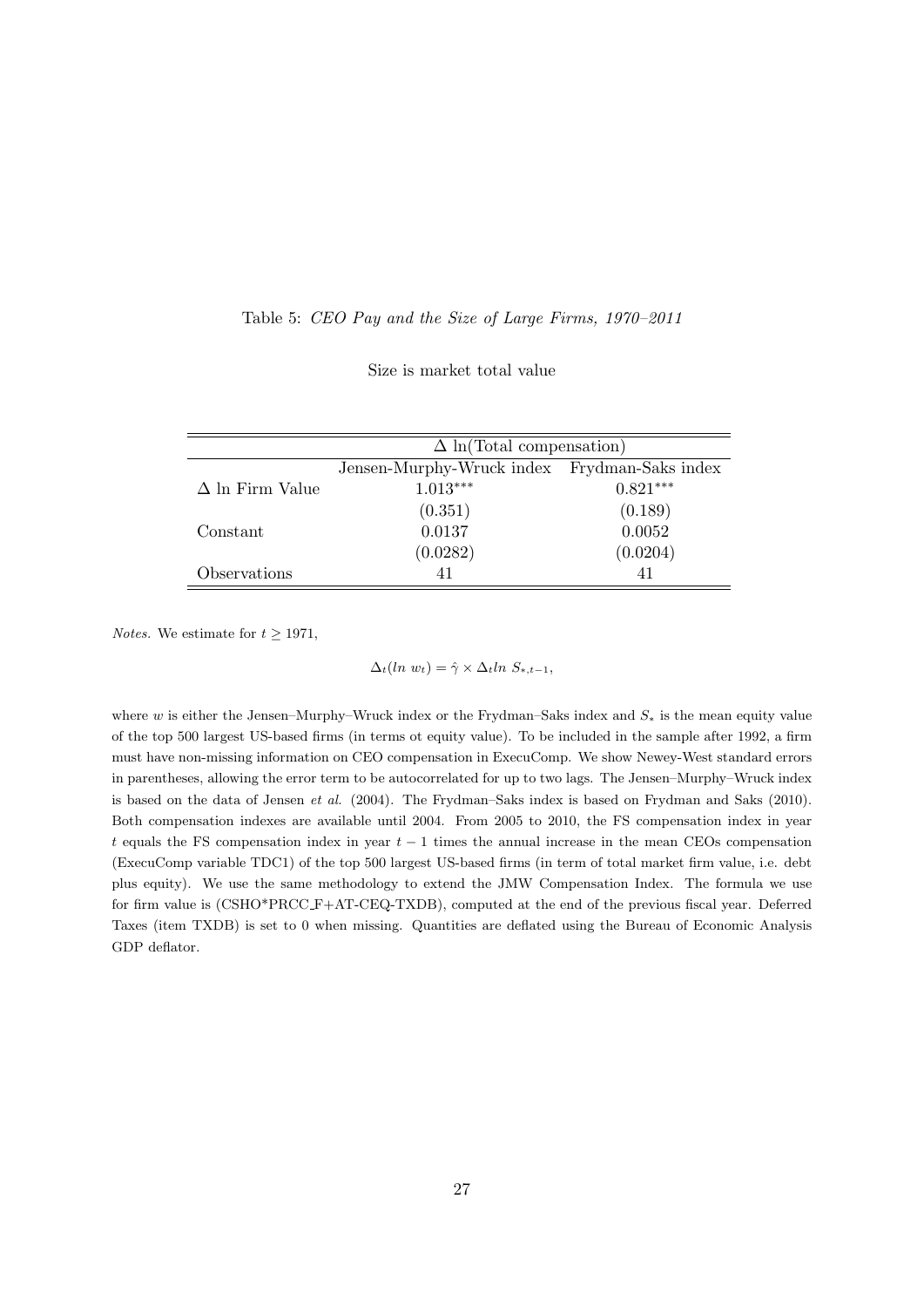#### Table 6: CEO Pay and the Size of Large Firms, 1970–2011

### Size is equity value

|                          | $\Delta$ ln(Total compensation)              |            |  |  |  |  |  |  |  |
|--------------------------|----------------------------------------------|------------|--|--|--|--|--|--|--|
|                          | Jensen-Murphy-Wruck index Frydman-Saks index |            |  |  |  |  |  |  |  |
| $\Delta$ ln Equity Value | $0.642***$                                   | $0.412***$ |  |  |  |  |  |  |  |
|                          | (0.149)                                      | (0.106)    |  |  |  |  |  |  |  |
| Constant                 | $0.0390*$                                    | 0.0296     |  |  |  |  |  |  |  |
|                          | (0.0204)                                     | (0.0185)   |  |  |  |  |  |  |  |
| Observations             | 41                                           |            |  |  |  |  |  |  |  |

*Notes.* We estimate for  $t \ge 1971$ ,

$$
\Delta_t(\ln w_t) = \hat{\gamma} \times \Delta_t \ln S_{*,t-1},
$$

where w is either the Jensen–Murphy–Wruck index or the Frydman–Saks index and S<sup>∗</sup> is the mean equity value of the top 500 largest US-based firms (in terms ot equity value). To be included in the sample after 1992, a firm must have non-missing information on CEO compensation in ExecuComp. Equity value is defined as (CSHO\*PRCC F). We show Newey-West standard errors in parentheses, allowing the error term to be autocorrelated for up to two lags. The Jensen–Murphy–Wruck index is based on the data of Jensen *et al.* (2004). The Frydman–Saks index is based on Frydman and Saks (2010). Both compensation indexes are available until 2004. From 2005 to 2010, the FS compensation index in year t equals the FS compensation index in year  $t-1$  times the annual increase in the mean CEOs compensation (ExecuComp variable TDC1) of the top 500 largest US-based firms (in term of total market firm value, i.e. debt plus equity). We use the same methodology to extend the JMW Compensation Index. The formula we use for firm value is (CSHO\*PRCC F+AT-CEQ-TXDB), computed at the end of the previous fiscal year. Deferred Taxes (item TXDB) is set to 0 when missing. Quantities are deflated using the Bureau of Economic Analysis GDP deflator.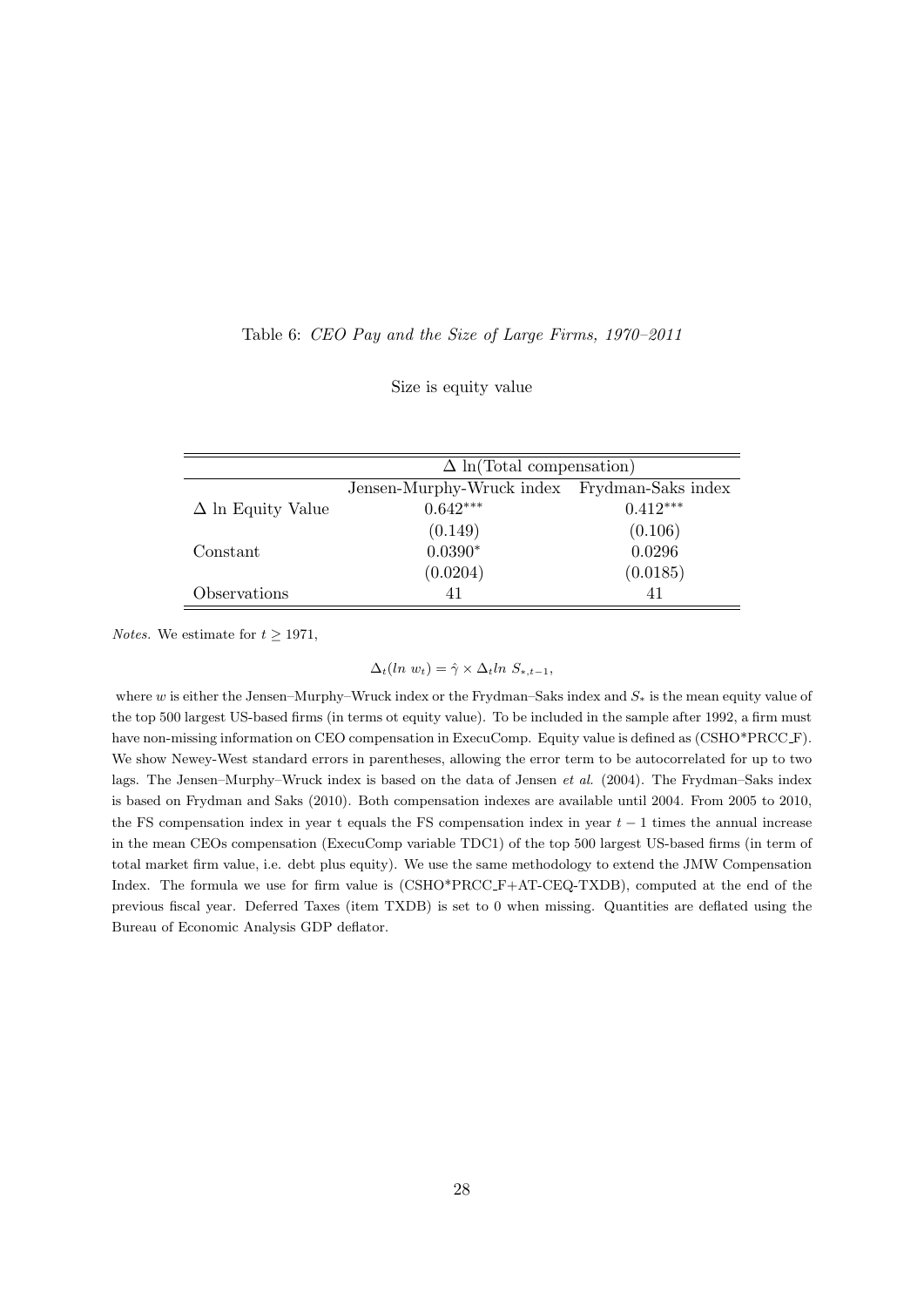

Fig. 3: Executive Compensation and Size of the Top 500 Firms

Notes. CEO compensation in year  $t$  is the mean CEO compensation of the top 500 largest US-based firms (in terms of firm value). Non-CEO compensation in year  $t$  is the average non-CEO compensation of the top  $500$ largest US-based firms (in terms of firm value). We compute non-CEO compensation for each firm-year by taking the average compensation of non-CEO executives present in ExecuComp. TOP 500 Firm Value is the mean firm value of the top 500 largest US-based firms (in terms of firm value). TOP 500 Equity Value is the mean market equity value – defined as  $(CSHO*PRCC F)$  – of the top 500 largest US-based firms (in terms of equity value). All indices are normalised to be equal to 1 in 1992. All quantities were first converted into constant dollars using the GDP deflator of the Bureau of Economic Analysis.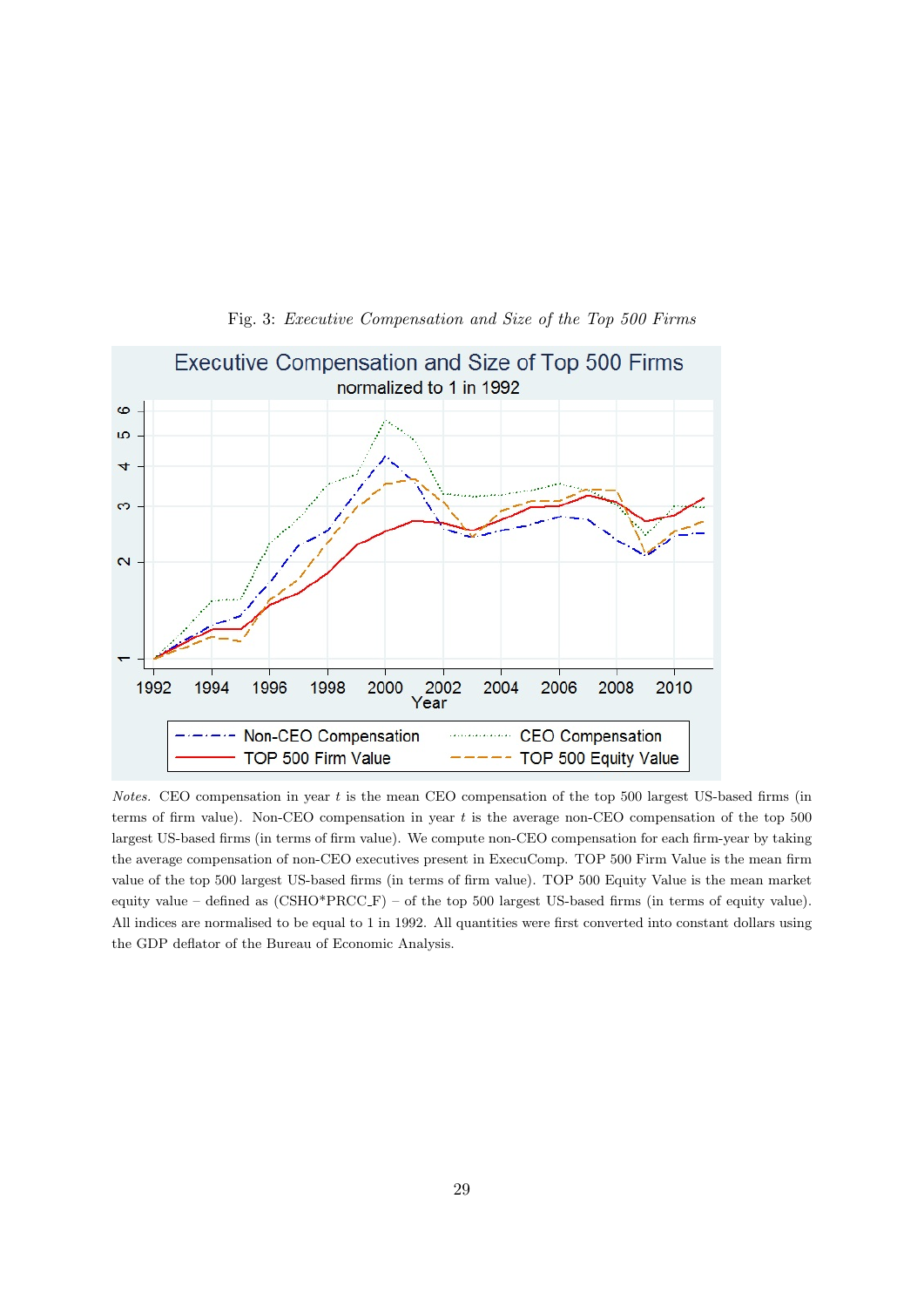#### Table 7: Average Non-CEO Pay, Own Firm Size, and Reference Firm Size

|                             |                |                   | $ln(Total$ compensation) |                |                |          |
|-----------------------------|----------------|-------------------|--------------------------|----------------|----------------|----------|
|                             | (1)            | $\left( 2\right)$ | (3)                      | (4)            | (5)            | (6)      |
|                             |                | Top 1000          |                          |                | Top $500$      |          |
| ln(Firm Value)              | 0.356          | 0.415             | 0.322                    | 0.370          | 0.418          | 0.281    |
|                             | (0.0108)       | (0.00973)         | (0.0162)                 | (0.0189)       | (0.0161)       | (0.0262) |
|                             | (0.0103)       | (0.00883)         | (0.0224)                 | (0.0113)       | (0.00949)      | (0.0225) |
| $ln(Firm$ Value of          | 0.566          | 0.456             | 0.580                    | 0.712          | 0.556          | 0.717    |
| firm $# 250$                | (0.0301)       | (0.0262)          | (0.0319)                 | (0.0409)       | (0.0373)       | (0.0488) |
|                             | (0.0710)       | (0.0686)          | (0.0654)                 | (0.0705)       | (0.0733)       | (0.0656) |
| Industry fixed effects      | No             | Yes               | No.                      | N <sub>0</sub> | <b>Yes</b>     | No       |
| Firm fixed effects          | N <sub>0</sub> | N <sub>0</sub>    | <b>Yes</b>               | N <sub>0</sub> | N <sub>o</sub> | Yes      |
|                             |                |                   |                          |                |                |          |
| $ln(Firm Value) + ln(Firm)$ | $-0.077$       | $-0.130$          | $-0.098$                 | 0.082          | $-0.026$       | $-0.002$ |
| Value of firm $\# 250$ )-1  | (0.027)        | (0.023)           | (0.025)                  | (0.036)        | (0.032)        | (0.036)  |
|                             | (0.067)        | (0.065)           | (0.064)                  | (0.071)        | (0.070)        | (0.065)  |
|                             |                |                   |                          |                |                |          |
| Observations                | 19753          | 19753             | 19753                    | 9929           | 9929           | 9929     |
| $R^2$                       | 0.359          | 0.509             | 0.742                    | 0.326          | 0.490          | 0.730    |

Size is market total value

Notes. The sample consists of all US-based firms between 1992 and 2011 for which we can retrieve both firm size in Compustat and the identity of the CEO in Execucomp. We select each year the top  $n (n = 500, 1000)$ largest firms (in term of total market firm value, i.e. debt plus equity). The formula we use for total firm value is (CSHO\*PRCC F+AT-CEQ-TXDB). Deferred Taxes (item TXDB) is set to 0 when missing. We retrieve for each executive present in ExecuComp the total compensation variable, TDC1 in year t, which includes salary, bonus, restricted stock granted and the Black-Scholes value of stock-options granted. All nominal quantities are converted into 2000 dollars using the GDP deflator of the Bureau of Economic Analysis. The industries are the Fama French [1997] 48 sectors. We regress the log of the average compensation of non-CEO executives in year t on the log of the firm value (debt plus equity) at the end of the year  $t - 1$ , and the log of the 250th firm market value at the end of the year  $t - 1$ . We report standard errors clustered at the firm level (first line) and at the year level (second line).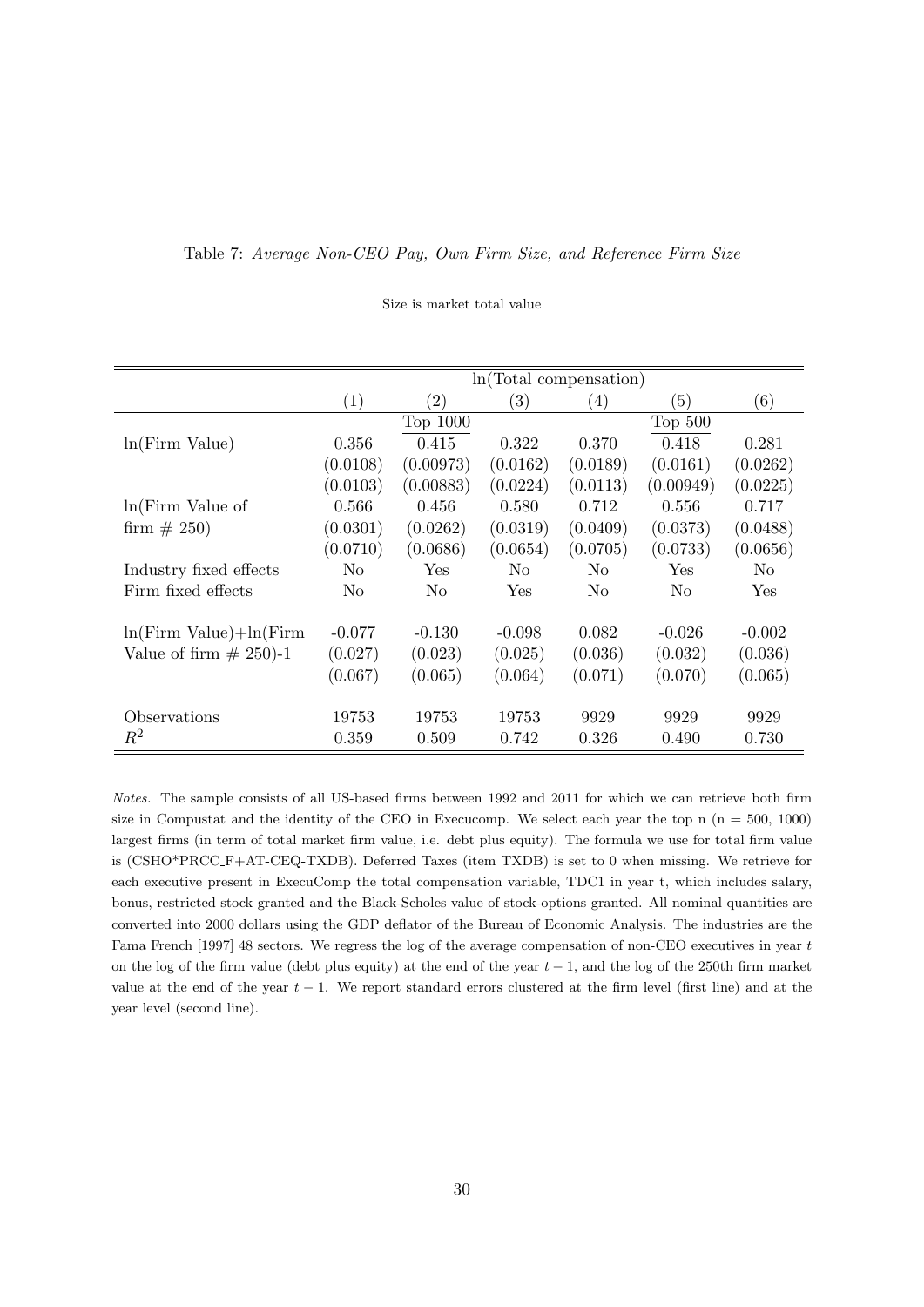#### Table 8: Average Non-CEO Pay, Own Firm Size, and Reference Firm Size

#### Size is equity value

|                                 |                   |                   |                   | In (Total compensation) |                |                      |
|---------------------------------|-------------------|-------------------|-------------------|-------------------------|----------------|----------------------|
|                                 | $\left( 1\right)$ | $\left( 2\right)$ | $\left( 3\right)$ | (4)                     | (5)            | (6)                  |
|                                 |                   | Top 1000          |                   |                         | Top $500$      |                      |
| ln(Equity Value)                | 0.413             | 0.414             | 0.315             | 0.393                   | 0.390          | 0.297                |
|                                 | (0.0116)          | (0.0110)          | (0.0127)          | (0.0210)                | (0.0167)       | (0.0208)             |
|                                 | (0.00963)         | (0.00859)         | (0.0169)          | (0.00899)               | (0.00827)      | (0.0228)             |
| $ln(Equity$ Value of            | 0.350             | 0.302             | 0.389             | 0.453                   | 0.394          | 0.475                |
| firm $# 250$                    | (0.0218)          | (0.0214)          | (0.0221)          | (0.0321)                | (0.0313)       | (0.0335)             |
|                                 | (0.0727)          | (0.0698)          | (0.0810)          | (0.0838)                | (0.0779)       | (0.0806)             |
| Industry fixed effects          | No                | Yes               | N <sub>o</sub>    | No                      | Yes            | N <sub>o</sub>       |
| Firm fixed effects              | No.               | N <sub>o</sub>    | Yes               | N <sub>o</sub>          | N <sub>o</sub> | $\operatorname{Yes}$ |
|                                 |                   |                   |                   |                         |                |                      |
| $ln(Equity Value) + ln(Equity)$ | $-0.237$          | $-0.283$          | $-0.296$          | $-0.154$                | $-0.216$       | $-0.228$             |
| Value of firm $\# 250$ )-1      | (0.018)           | (0.017)           | (0.018)           | (0.026)                 | (0.025)        | (0.025)              |
|                                 | (0.069)           | (0.066)           | (0.080)           | (0.082)                 | (0.075)        | (0.082)              |
|                                 |                   |                   |                   |                         |                |                      |
| Observations                    | 19750             | 19750             | 19750             | 9931                    | 9931           | 9931                 |
| $R^2$                           | 0.410             | 0.466             | 0.727             | 0.336                   | 0.412          | 0.697                |

Notes. The sample consists of all US-based firms between 1992 and 2011 for which we can retrieve both firm size in Compustat and the identity of the CEO in Execucomp. We select each year the top  $n (n = 500, 1000)$ largest firms in term of equity value. The formula we use for equity value is (CSHO\*PRCC F). We retrieve for each executive present in ExecuComp the total compensation variable, TDC1 in year t, which includes salary, bonus, restricted stock granted and the Black-Scholes value of stock-options granted. All nominal quantities are converted into 2000 dollars using the GDP deflator of the Bureau of Economic Analysis. The industries are the Fama and French (1997) 48 sectors. We regress the log of the average compensation of non-CEO executives in year t on the log of the equity value at the end of the year  $t - 1$ , and the log of the 250th equity value at the end of the year  $t - 1$ . We report standard errors clustered at the firm level (first line) and at the year level (second line).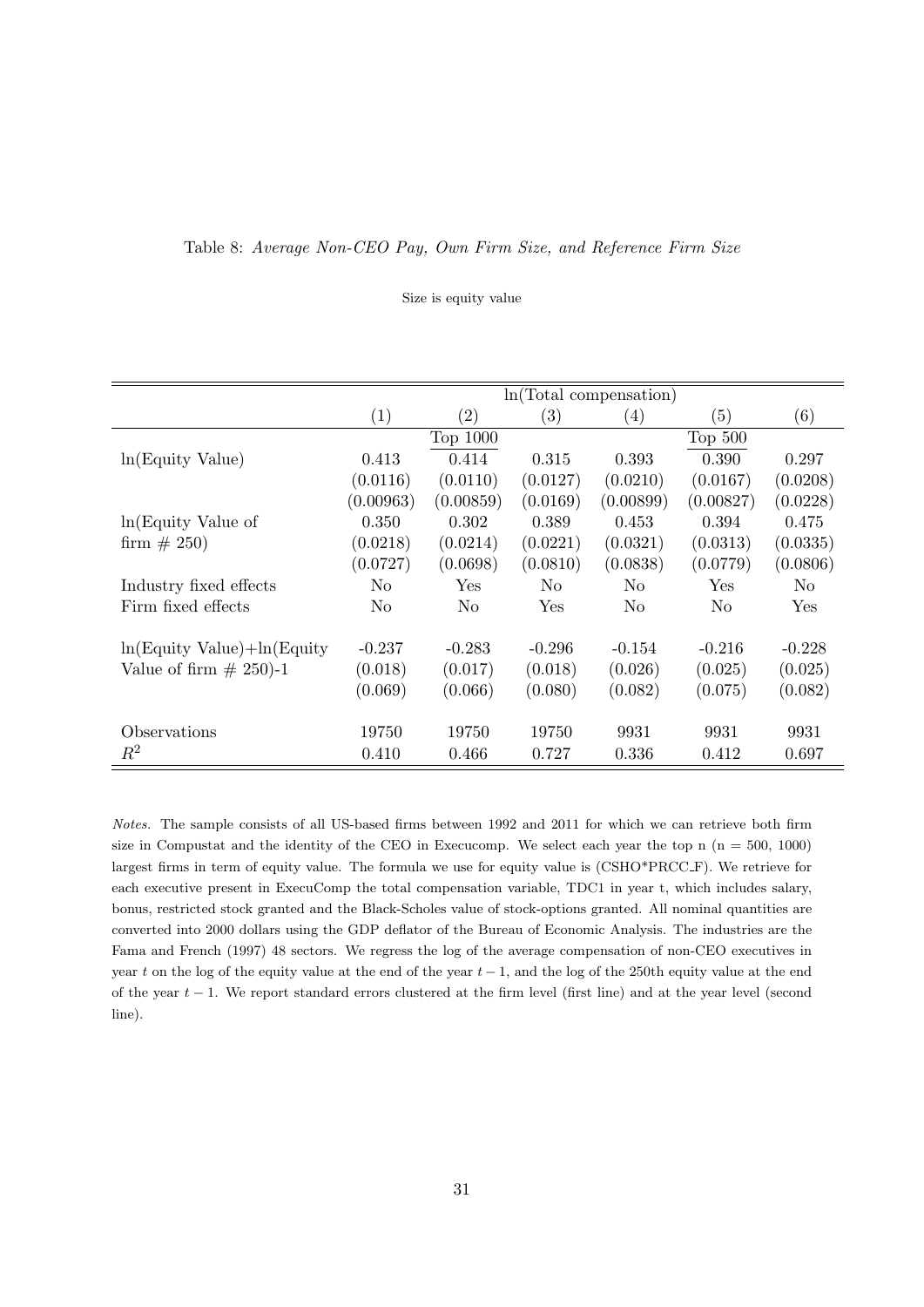Online Appendix for "CEO Pay and Firm Size: an Update after the Crisis", by Xavier Gabaix, Augustin Landier and Julien Sauvagnat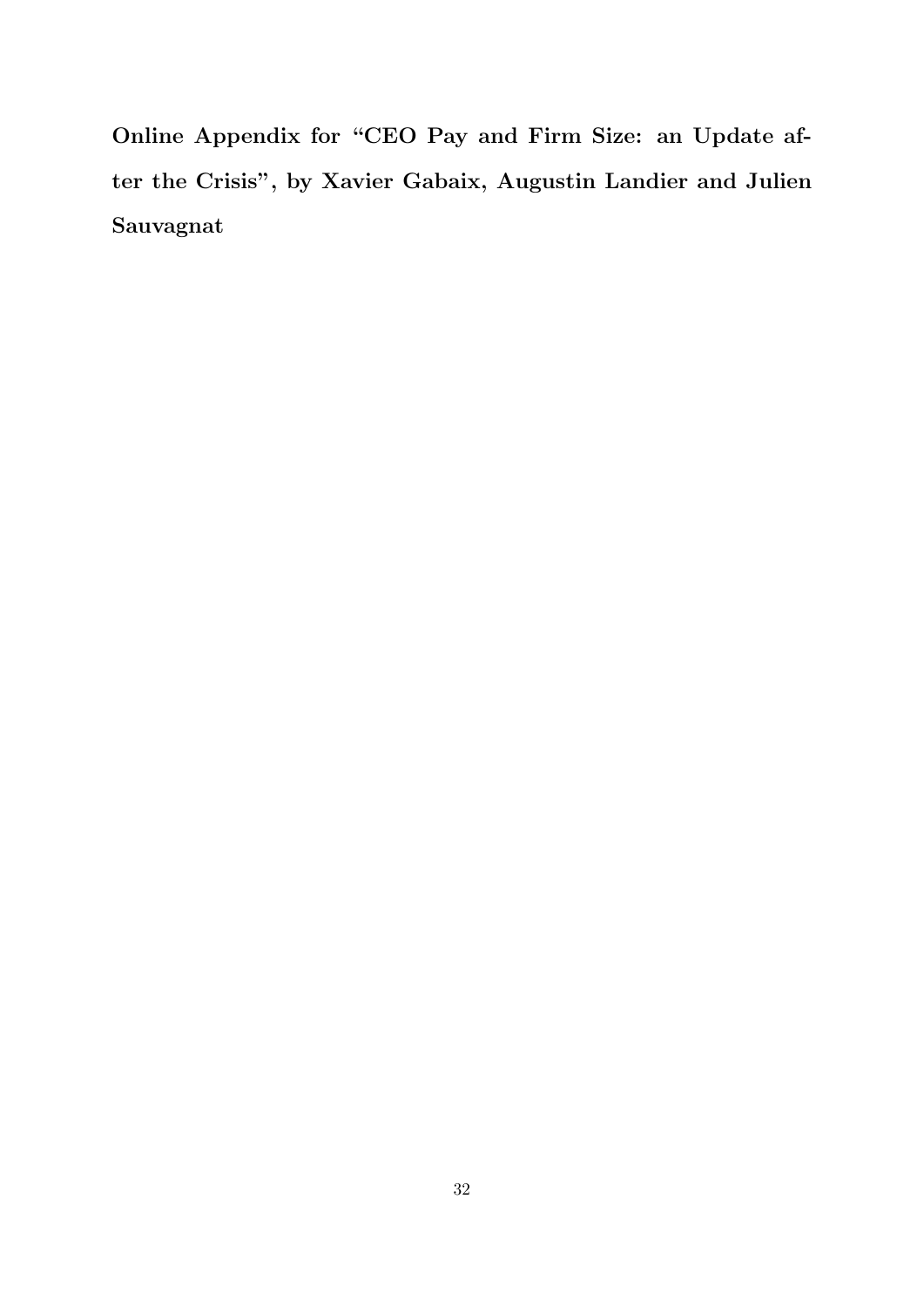Table B1: CEO Pay, Own Firm Size, and Reference Firm Size - Excluding Sticky Equity Awards

|                             |                |                   | $ln(Total$ compensation) |          |                |                |
|-----------------------------|----------------|-------------------|--------------------------|----------|----------------|----------------|
|                             | (1)            | $\left( 2\right)$ | $\left( 3\right)$        | (4)      | (5)            | (6)            |
|                             |                | Top 1000          |                          |          | Top $500$      |                |
| ln(Firm Value)              | 0.327          | 0.384             | 0.241                    | 0.300    | 0.347          | 0.112          |
|                             | (0.0164)       | (0.0175)          | (0.0538)                 | (0.0285) | (0.0279)       | (0.118)        |
|                             | (0.0150)       | (0.0133)          | (0.0313)                 | (0.0300) | (0.0270)       | (0.0465)       |
| $ln(Firm$ Value of          | 0.686          | 0.609             | 0.847                    | 0.851    | 0.741          | 1.075          |
| firm $# 250$                | (0.0396)       | (0.0378)          | (0.0516)                 | (0.0620) | (0.0612)       | (0.107)        |
|                             | (0.0692)       | (0.0657)          | (0.0749)                 | (0.0717) | (0.0750)       | (0.0820)       |
| Industry fixed effects      | No.            | Yes               | N <sub>0</sub>           | No       | Yes            | N <sub>0</sub> |
| Firm fixed effects          | N <sub>0</sub> | N <sub>0</sub>    | Yes                      | No       | N <sub>0</sub> | Yes            |
|                             |                |                   |                          |          |                |                |
| $ln(Firm Value) + ln(Firm)$ | 0.014          | $-0.007$          | 0.089                    | 0.151    | 0.088          | 0.187          |
| Value of firm $\# 250$ )-1  | (0.039)        | (0.038)           | (0.040)                  | (0.061)  | (0.060)        | (0.051)        |
|                             | (0.065)        | (0.061)           | (0.068)                  | (0.071)  | (0.072)        | (0.072)        |
| Observations                | 18297          | 18297             | 18297                    | 9129     | 9129           | 9129           |
| $R^2$                       | 0.190          | 0.262             | 0.569                    | 0.132    | 0.209          | 0.556          |

Size is market total value

Notes. The sample consists of all US-based firms between 1992 and 2011 for which we can retrieve both firm size in Compustat and CEO compensation in Execucomp. We select each year the top  $n$  ( $n = 500, 1000$ ) largest firms (in term of total market firm value, i.e. debt plus equity). The formula we use for total firm value is (CSHO\*PRCC F+AT-CEQ-TXDB). Deferred Taxes (item TXDB) is set to 0 when missing. We retrieve from ExecuComp the total compensation variable, TDC1 in year t, which includes salary, bonus, restricted stock granted and the Black-Scholes value of stock-options granted. All nominal quantities are converted into 2000 dollars using the GDP deflator of the Bureau of Economic Analysis. We exclude the observations for which the number of options (respectively performance shares, shares granted under non-performance-based plans) granted to the CEO in year t is positive and the same as in year  $t - 1$ . The industries are the Fama and French (1997) 48 sectors. We regress the log of total compensation of the CEO in year t on the log of the firm value (debt plus equity) at the end of the year  $t - 1$ , and the log of the 250th firm market value at the end of the year  $t - 1$ . We report standard errors clustered at the firm level (first line) and at the year level (second line).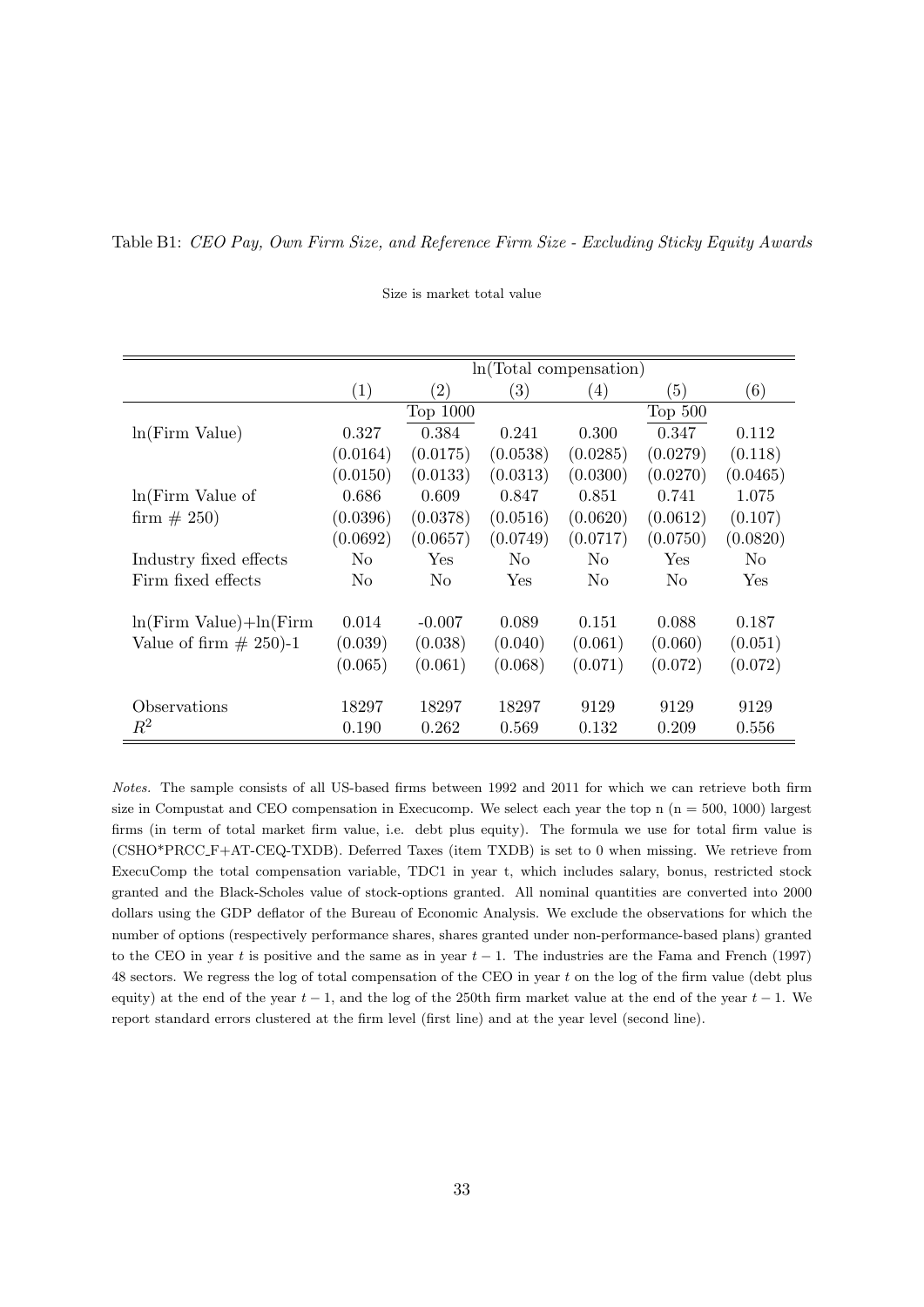Table B2: CEO Pay, Own Firm Size, and Reference Firm Size - Excluding Sticky Equity Awards

|          | Top $500$      |            |                |                |                          |
|----------|----------------|------------|----------------|----------------|--------------------------|
| 0.384    | 0.386          | 0.271      | 0.327          | 0.323          | 0.207                    |
| (0.0213) | (0.0218)       | (0.0441)   | (0.0429)       | (0.0414)       | (0.105)                  |
| (0.0147) | (0.0148)       | (0.0255)   | (0.0278)       | (0.0278)       | (0.0400)                 |
| 0.447    | 0.424          | 0.548      | 0.578          | 0.557          | 0.707                    |
| (0.0312) | (0.0317)       | (0.0369)   | (0.0496)       | (0.0519)       | (0.0836)                 |
| (0.0704) | (0.0683)       | (0.102)    | (0.0854)       | (0.0815)       | (0.102)                  |
| No.      | Yes            | No         | No.            | Yes            | No.                      |
| No       | N <sub>o</sub> | <b>Yes</b> | N <sub>0</sub> | N <sub>0</sub> | Yes                      |
|          |                |            |                |                |                          |
| $-0.170$ | $-0.190$       | $-0.180$   | $-0.096$       | $-0.120$       | $-0.086$                 |
| (0.030)  | (0.030)        | (0.032)    | (0.046)        | (0.046)        | (0.045)                  |
| (0.067)  | (0.065)        | (0.093)    | (0.086)        | (0.080)        | (0.094)                  |
|          |                |            |                |                |                          |
| 18267    | 18267          | 18267      | 9140           | 9140           | 9140                     |
| 0.207    | 0.232          | 0.566      | 0.130          | 0.167          | 0.540                    |
|          |                | Top 1000   |                |                | $ln(Total$ compensation) |

Size is equity value

Notes. The sample consists of all US-based firms between 1992 and 2011 for which we can retrieve both firm size in Compustat and CEO compensation in Execucomp. We select each year the top  $n (n = 500, 1000)$  largest firms in term of equity value. The formula we use for equity value is (CSHO\*PRCC F). We retrieve from ExecuComp the total compensation variable, TDC1 in year t, which includes salary, bonus, restricted stock granted and the Black-Scholes value of stock-options granted. All nominal quantities are converted into 2000 dollars using the GDP deflator of the Bureau of Economic Analysis. We exclude the observations for which the number of options (respectively performance shares, shares granted under non-performance-based plans) granted to the CEO in year t is positive and the same as in year  $t-1$ . The industries are the Fama and French (1997) 48 sectors. We regress the log of total compensation of the CEO in year t on the log of the equity value at the end of the year  $t-1$ , and the log of the 250th equity value at the end of the year  $t-1$ . We report standard errors clustered at the firm level (first line) and at the year level (second line).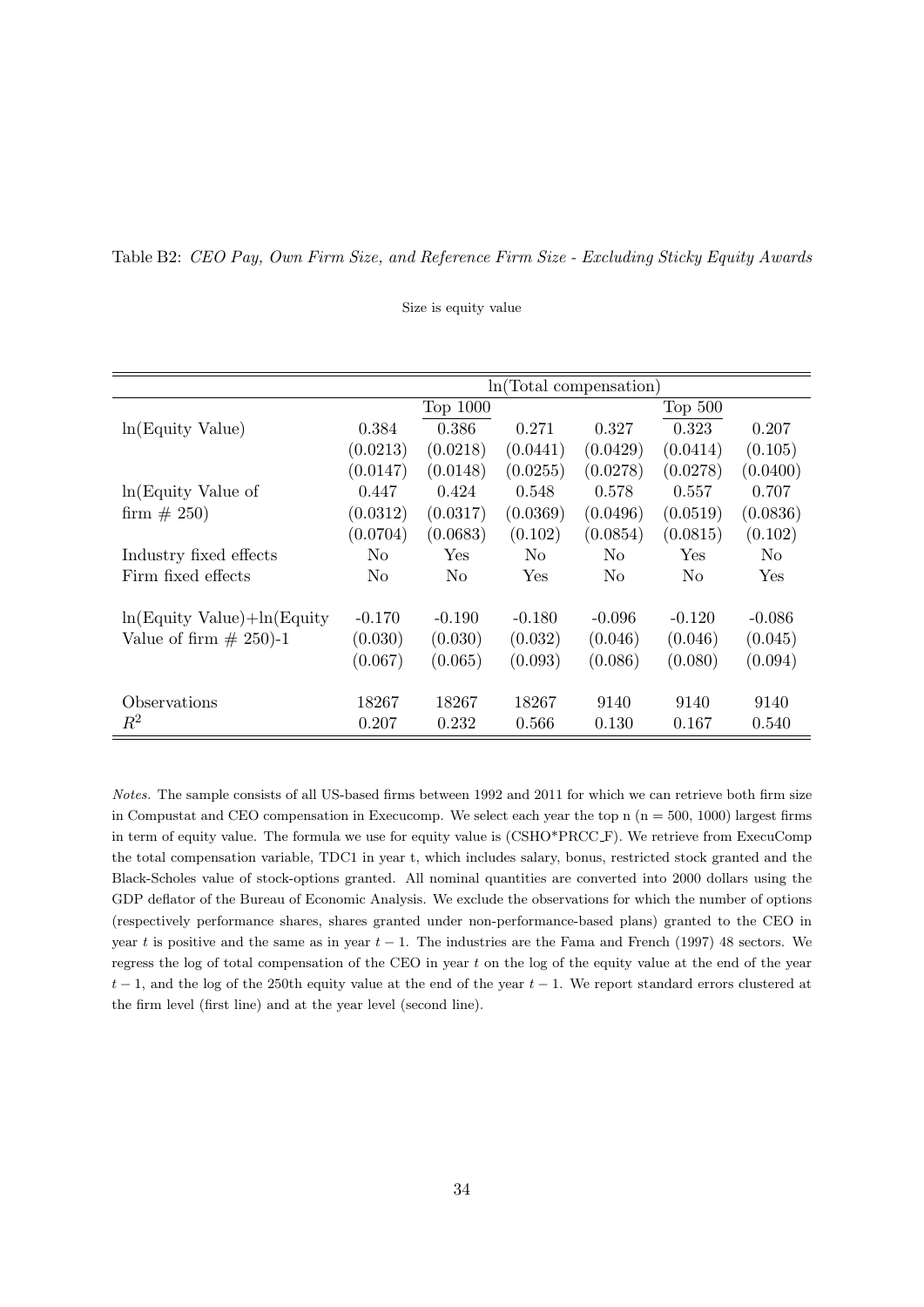Table B3: CEO Pay, Own Firm Size, and Reference Firm Size - Adjusting TDC1 before 2006

|                             |                |                   | ln(Total compensation) |                  |                |                |
|-----------------------------|----------------|-------------------|------------------------|------------------|----------------|----------------|
|                             | (1)            | $\left( 2\right)$ | $\left( 3\right)$      | $\left(4\right)$ | (5)            | (6)            |
|                             |                | Top 1000          |                        |                  | Top $500$      |                |
| ln(Firm Value)              | 0.327          | 0.384             | 0.247                  | 0.306            | 0.352          | 0.126          |
|                             | (0.0156)       | (0.0165)          | (0.0500)               | (0.0271)         | (0.0263)       | (0.108)        |
|                             | (0.0145)       | (0.0130)          | (0.0296)               | (0.0281)         | (0.0250)       | (0.0403)       |
| $ln(Firm$ Value of          | 0.720          | 0.641             | 0.888                  | 0.889            | 0.783          | 1.116          |
| firm $# 250$                | (0.0380)       | (0.0363)          | (0.0484)               | (0.0589)         | (0.0583)       | (0.0983)       |
|                             | (0.0681)       | (0.0651)          | (0.0749)               | (0.0708)         | (0.0732)       | (0.0799)       |
| Industry fixed effects      | No.            | Yes               | N <sub>0</sub>         | No.              | Yes            | N <sub>0</sub> |
| Firm fixed effects          | N <sub>0</sub> | No                | Yes                    | No               | N <sub>0</sub> | Yes            |
|                             |                |                   |                        |                  |                |                |
| $ln(Firm Value) + ln(Firm)$ | 0.046          | 0.025             | 0.135                  | 0.185            | 0.135          | 0.242          |
| Value of firm $# 250$ -1    | (0.037)        | (0.037)           | (0.038)                | (0.058)          | (0.057)        | (0.049)        |
|                             | (0.064)        | (0.061)           | (0.068)                | (0.070)          | (0.070)        | (0.072)        |
|                             |                |                   |                        |                  |                |                |
| Observations                | 19907          | 19907             | 19907                  | 9987             | 9987           | 9987           |
| $\,R^2$                     | 0.198          | 0.272             | 0.573                  | 0.143            | 0.222          | 0.560          |

Size is market total value

Notes. The sample consists of all US-based firms between 1992 and 2011 for which we can retrieve both firm size in Compustat and CEO compensation in Execucomp. We select each year the top  $n$  ( $n = 500, 1000$ ) largest firms (in term of total market firm value, i.e. debt plus equity). The formula we use for total firm value is (CSHO\*PRCC F+AT-CEQ-TXDB). Deferred Taxes (item TXDB) is set to 0 when missing. ExecuComp total compensation variable, TDC1, is adjusted as follows: when measured in its pre-2006 format, we substract from TDC1 the amount paid under the company's long-term incentive plan (execucomp variable LTIP). We then add the ex ante value of performance shares by multiplying the target number of performance shares granted (execucomp variable SHRTARG) by the stock price at the end of the fiscal year. When missing, the variable SHRTARG is replaced by 0. All nominal quantities are converted into 2000 dollars using the GDP deflator of the Bureau of Economic Analysis. The industries are the Fama and French (1997) 48 sectors. We regress the log of total compensation of the CEO in year t on the log of the firm value (debt plus equity) at the end of the year  $t-1$ , and the log of the 250th firm market value at the end of the year  $t-1$ . We report standard errors clustered at the firm level (first line) and at the year level (second line).